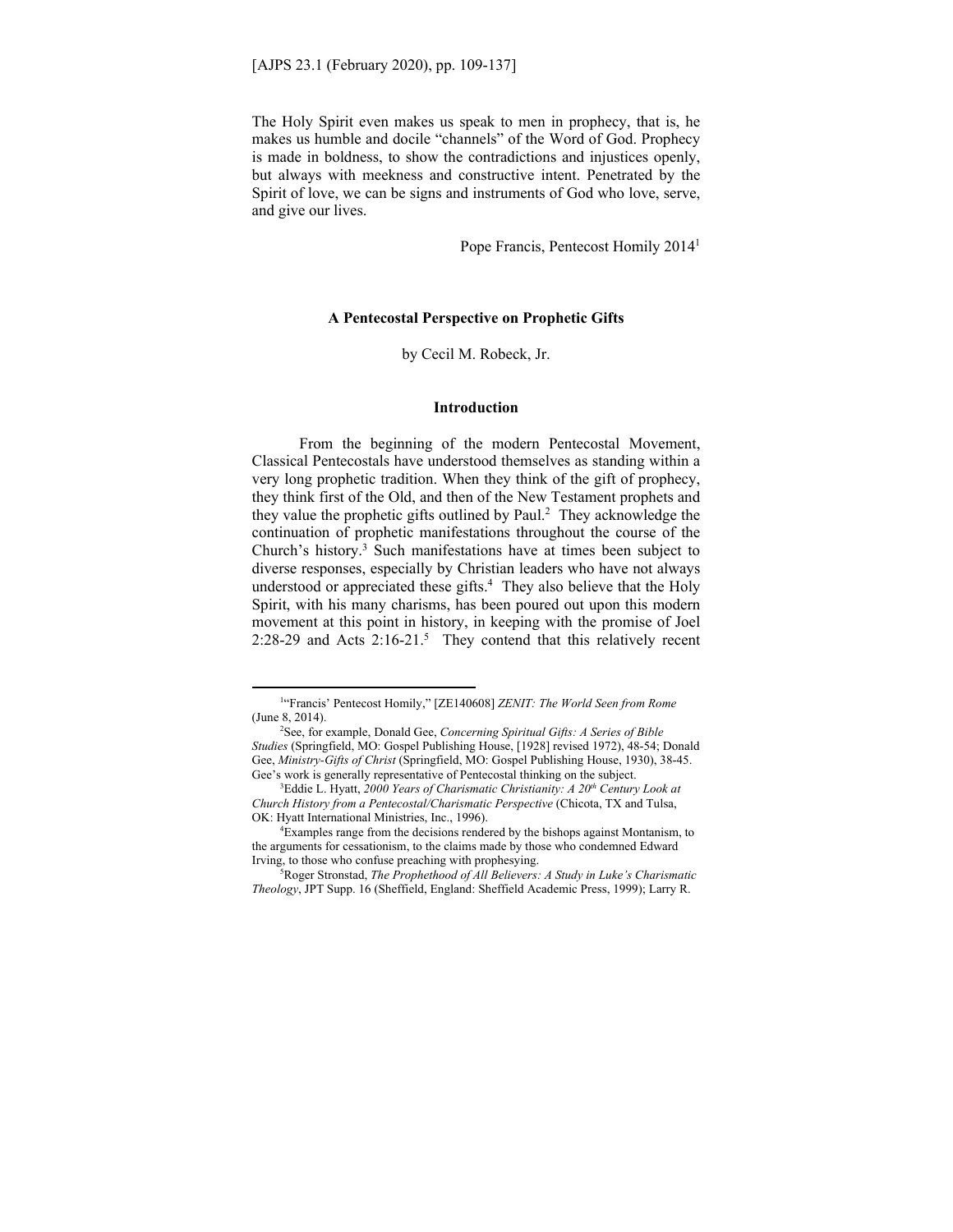outpouring of the Spirit has been instrumental in forming an eschatological "community of prophets" at this present time, which serves as a harbinger of the end of the age.<sup>6</sup>

Even today, many people are caught up in following alleged prophets, or in accepting every word spoken with the claim, "Thus says the Lord." It is for this reason that the topic of prophetic gifts is an important one for Catholics and Pentecostals to study together. Thirtyfive years ago, the late, former-Pentecostal turned independent Charismatic evangelist and promoter of the prosperity gospel, Kenneth Hagin, wrote, "For years I have travelled extensively in ministry. Everywhere I go there is always somebody who has a 'word' from the Lord for me – sometimes two or three. In all these years only one or two of them have been correct."7

In 1977, Hans Reudi-Weber, a theologian working with the World Council of Churches, raised some pointed questions to ecumenists about the nature of this charism and its sister gift, the discerning of spirits. He noted that an

. . . almost total lack of ecumenical reflection on prophecy remains a disturbing fact. The danger is great that the terms "prophet" and "prophecy" are being filled with all kinds of content. The Bible is then easily misused providing only proof texts for statements and decisions which in fact are not *submitted to the judgment, grace and direction of the biblical testimony*. A study on prophetic vocation in the New Testament and today is therefore of great importance to the ecumenical movement.<sup>8</sup>

Reudi-Weber also pointed to the importance of what he understood as the discerning of spirits. He complained that any relevant Old Testament passage "consists mainly of negative tests, as difficult to apply today as they were in Old Testament times. Is it possible," he wondered, "to receive better criteria from New Testament texts on prophecy?"<sup>9</sup> It is this task on which the International Catholic-

McQueen, *Joel and the Spirit: The Cry of a Prophetic Hermeneutic* JPT Supp 8, (Sheffield, England: Sheffield Academic Press, 1995), 99-106.

Steven J. Land, *Pentecostal Spirituality: A Passion for the Kingdom* JPT Supp 1 (Sheffield, England: Sheffield Academic Press, 1993), 58-121.

<sup>&</sup>lt;sup>7</sup>Kenneth Hagin, *How You Can Be Led by the Spirit of God* (Tulsa, OK: Kenneth Hagin Ministries, 1979), 108.

<sup>&</sup>lt;sup>8</sup>Hans Reudi-Weber, "Prophecy in the Ecumenical Movement: Ambiguities and Questions," in J. Panagopoulos, Ed., *Prophetic Vocation in the New Testament and Today*  Supp. Nov Test 45 (Leiden: E.J. Brill, 1977), 222. Italics mine.

Weber, "Prophecy in the Ecumenical Movement," 227.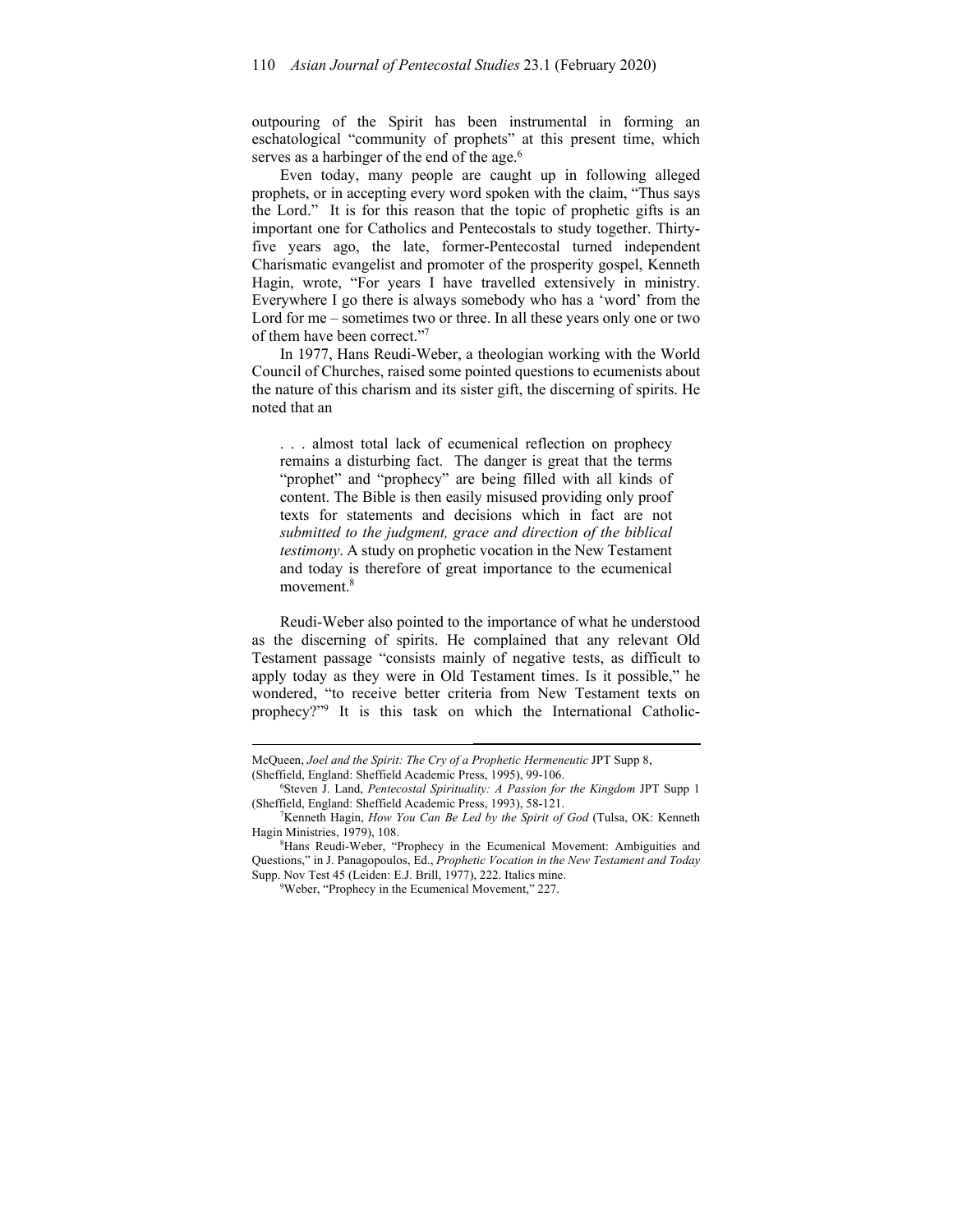Pentecostal Dialogue has chosen to work. It is not a simple task, but it is an important one. The questions are, "Where do we start?" and, "How do we proceed?"

## **Setting the Prophetic Stage**

Scripture speaks often of prophets and of prophecy. It provides many oracles within a larger context that we can examine in our quest to determine the nature of this charism. In the Old Testament, prophetic oracles played several roles. Some came as prescriptive words, that is, words of instruction (Micah 6:1-5; Haggai 1:8). Others came as warnings or even as judgments (Amos 1:3-2:16). Still others carried promises (Jeremiah 31:31-40). Sometimes people readily accepted the words of the prophets, resulting in an action such as repentance for which the prophet called (Jonah 3:1-10). But society probably would describe prophets as eccentric or unconventional people, that is, they did not always fit the standard by which Israel thought people should speak or act, even when speaking on behalf of God. Prophets did strange things. They made challenging statements. People seldom perceived prophets as bearers of good news. Their words carried momentous consequences because of the actions of Israel, about which the people and their leaders were often in denial. The people of Israel did not always appreciate hearing the prophetic words through which God sometimes addressed them. As a result, they did not often embrace their prophets; they stoned (Matthew 23:37; Luke 13:34) or otherwise murdered them (Jeremiah 26:23).

Still, the prophetic tradition is deeply rooted in the whole of Scripture. It begins as early as Exodus<sup>10</sup>, when the Lord called Moses to serve, quite literally as his mouth (*peh*), speaking the words (*dabarim*) of Yahweh to Pharaoh. When Moses recoiled at Yahweh's plan, claiming a speech impediment, Yahweh told Moses that his excuse was unacceptable. Moses would still carry the words that Yahweh wanted Pharaoh to hear. God then instructed Moses to pass his message along to Aaron, the elder brother of Moses. Aaron would act as the mouth (*peh*, Exodus 4:16) or "prophet" (*nābī'*, Exodus 7:2) of Moses*.* Another way to say it is, that while Yahweh would remain invisible to Pharaoh, Moses would act in the role of God (*'elōhîm*) (Exodus 4:16; 7:1) before

<sup>&</sup>lt;sup>10</sup>Taking the point of the Phrygian Montanists, Tertullian argued that prophecy began with the *ecstasis* that Adam experienced as he slept, in Genesis 2:21-22, providing the inspiration that led him to make the prophetic pronouncement (v. 23) that pointed ultimately to the great mystery (*sacramentum*) described by the Apostle in Ephesians 5:31-32. Epiphanius, *Panarion* 48:4-6; Tertullian, *On the Soul* 11:4. For Tertullian's understanding of the relationship between sleep and the ecstasy that leads to prophecy see Tertullian, *On the Soul* 48:3.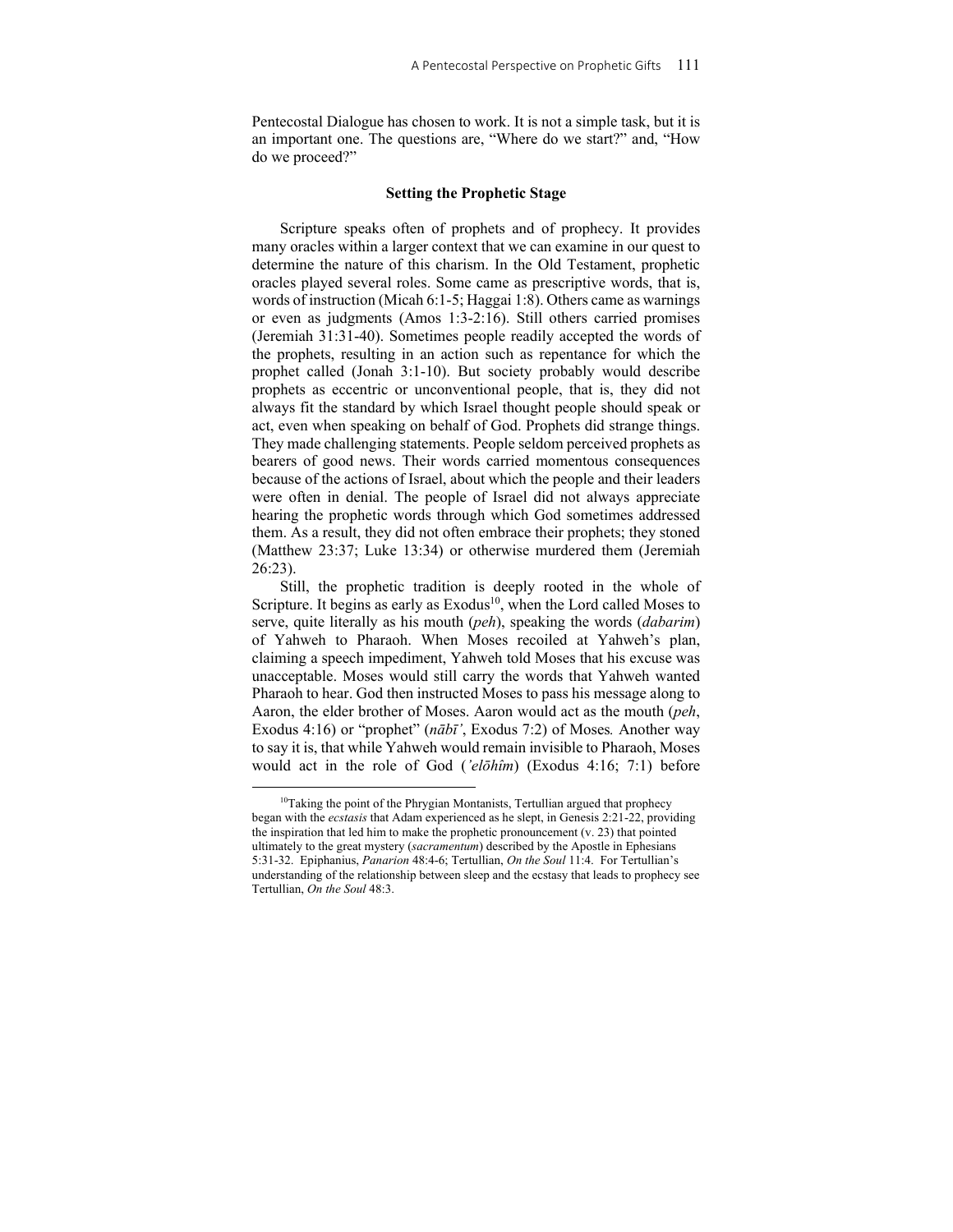Pharaoh, while Aaron would serve as Moses' prophet (*nābī*'). According to this simple definition, then, the person who prophesies is someone who speaks, to use a Petrine formulation (1 Peter 4:11), "the *very* [emphasis is the author's] words of God (*hōs logia theou*)" to another individual⸻nothing more. Indeed, to add to these words was a presumptuous act, which was later singled out as a capital offense, deserving of death (Deuteronomy 18:20). When one who carries a word from the Lord does so on a regular basis, that person is called a prophet, or in the case of a woman, a prophetess, such as are Deborah (Judges 4:4) and Anna (Luke 2:26).

There were those who prophesied falsely. Jeremiah 27-28 provides a case in point. The prophet Jeremiah delivered an oracle from the Lord to a group of priests and the people of Judah, only to have it countered shortly thereafter by another prophet, Hananiah. Jeremiah prophesied that the Lord had given *"all these lands into the hand of King Nebuchadnezzar of Babylon, my servant"* and *"all the nations shall serve him and his son and his grandson . . ."* (Jeremiah 27:6-7). A bit later, Hananiah confronted Jeremiah before a similar audience with a very different word (Jeremiah 28:2-4). *"Thus says the Lord of hosts, the God of Israel,"* proclaimed Hananiah, *"I have broken the yoke of the king of Babylon. Within two years I will bring back to this place. . . King Jeconiah . . . and all the exiles from Judah. . . ."*

Who were the people to believe, and how were they to make their decision? In the end, they recognized that Jeremiah had been right, for Hananiah died just as Jeremiah promised, and Judah became the slaves of Babylon, not for two years as Hananiah predicted, but for seventy long years, in keeping with Jeremiah's prediction of three generations. In the short term, they believed Hananiah. In the longer term, time proved Jeremiah's word to be the true word from the Lord just as it proved Hananiah to be a false prophet.

Through the centuries, many people have made claims regarding the inspiration of a specific "word" or "message." Sometimes these words have been genuine, like Jeremiah's word proved to be. At other times they have not been true, as in the case of Hananiah. As a result, Hananiah was labeled a "false prophet." *Jesus warned that false prophets would come, and he told his followers that they could know these frauds by the fruit that they bore* (Matthew 7:15-20). Some, Jesus promised, would even be able to produce *"great signs and omens [wonders], to lead astray, if possible, even the elect*" (Matthew 24:24).<sup>11</sup> Half a century later, the Apostle John wrote that there were already many false prophets who were busy pedaling their wares. *"Do not believe every spirit,"* he

<sup>&</sup>lt;sup>11</sup>All Scripture quotations are taken from the New Revised Standard Version (NRSV).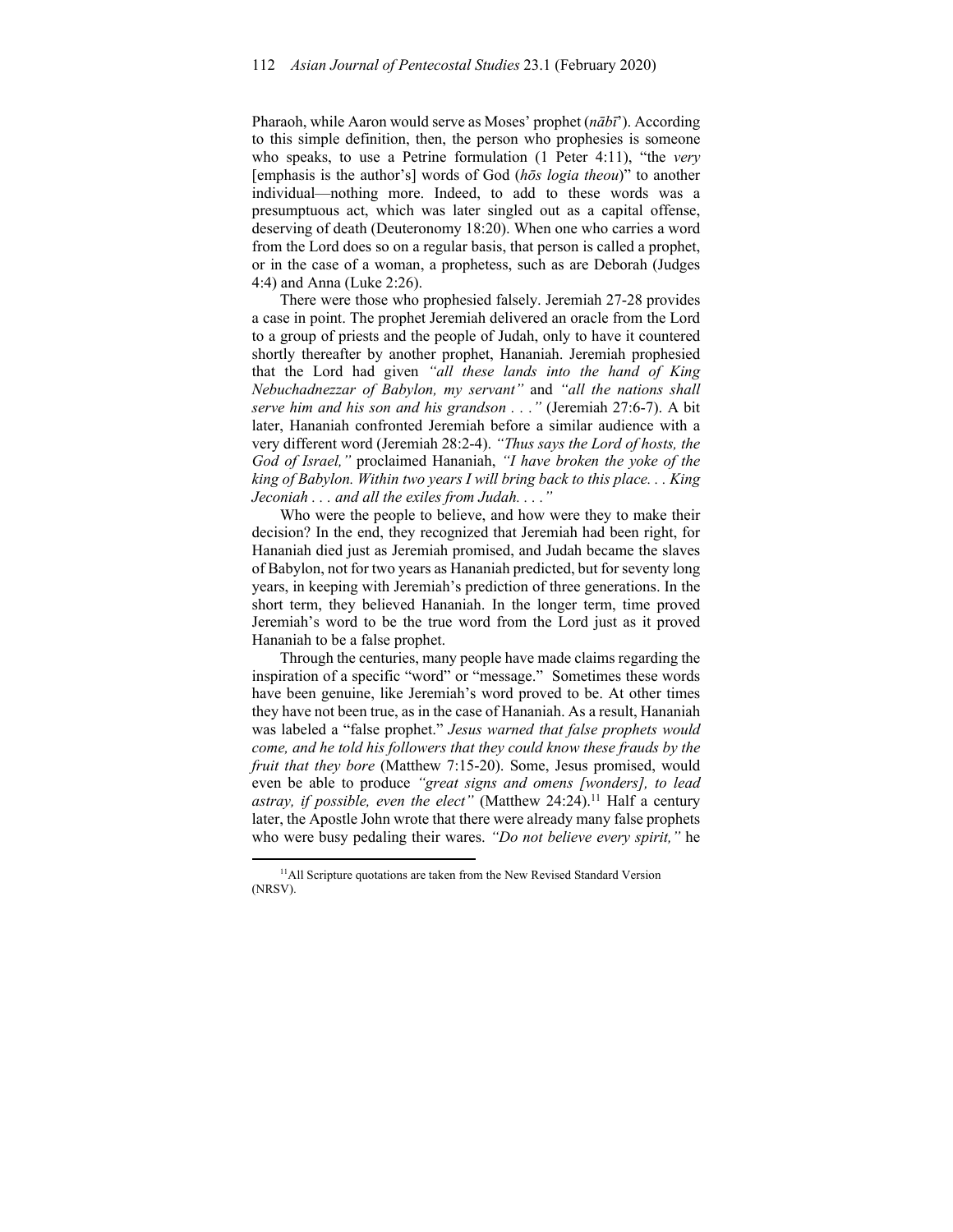warned his readers, "but *test the spirits* [emphasis is the author's] *to see whether they are from God"* (1 John 4:1). The analysis of their sayings meant that listeners should assess their content.

If the person who prophesies is to convey a message from God to a particular audience, one must ask first, how that message is received. That is, who stands behind this message and what is the process of inspiration? Importantly, in Scripture we understand that the prophet is always to have a prophetic consciousness that is discreet; the prophet is never confused with the one who initiates the prophetic word that the prophet is to give. First, there is God; then there is the prophet. At times, the message is believed to materialize through a strong impression or intuition.12 While the prophet may spend time in reflection, there is much in Scripture that suggests that prophetic gifts are also spontaneous, coming only at the touch, or voice, of God.<sup>13</sup> Sometimes these messages from the Lord come directly in words. There is a long tradition of the *bath qôl* in Hebrew tradition that is the audible voice from the heavens available for all to hear, though the *bath qôl* was typically a public phenomenon where many heard the voice of God. One example is when Jesus was baptized, and his disciples heard the voice of God again during the Transfiguration (Matthew 3:17; 17:5; Mark 1:11; 9:7; Luke 3:22; 9:35; John 12:28).14

On the other hand, Samuel's call came as a personal audition while he was still a young boy in Shiloh, in the home of Eli the high priest (1 Samuel 3:1-18). Elijah stood at the entrance of a cave, and heard what Scripture described as "a still small voice" (AV) or "a gentle whisper" (NIV; 1 Kings 19:12). Isaiah was in the Temple when he heard the Lord say*, "Whom shall I send, and who shall go for us?"* (Isaiah 6:8). As in the case of Isaiah, such an auditory experience came during a vision (Isaiah 1:1; 6:1-13; Hosea 12:10; Habakkuk 2:2-3; Revelation 1:10-11). At the same time, Jeremiah provides several clear examples of visionary encounters. He saw a vision of an almond branch (Jeremiah 1:11-13) and a vision of fig baskets (Jeremiah 24:3). The Lord asked him what he saw. Jeremiah responded with his description and the Lord told him what the

<sup>12</sup>Jacob H. Kaplan, *Psychology of Prophecy: A Study of the Prophetic Mind as Manifested by the Ancient Hebrew Prophets* (Philadelphia, PA: Julius H. Greenstone, 1908), 84; George Barton Cutten, *The Psychological Phenomena of Christianity* (New York, NY: Charles Scribner's Sons, 1912), 349-357; Walter C. Klein, *The Psychological Pattern of Old Testament Prophecy* (Evanston, IL: Seabury-Western Theological Seminary, 1956), 84, notes that the prophetic message "may flash into his mind as a sight or a sound, and he may incorporate into his vision or audition the sensory stimulus that has precipitated the ecstasy." 13Theodore H. Robinson, *Prophecy and the Prophets in Ancient Israel* (London,

England: Gerald Duckworth & Co. Ltd, 1923, 1953), 32, 43-46.<br><sup>14</sup>See also *Martyrdom of Polycarp* 9:1.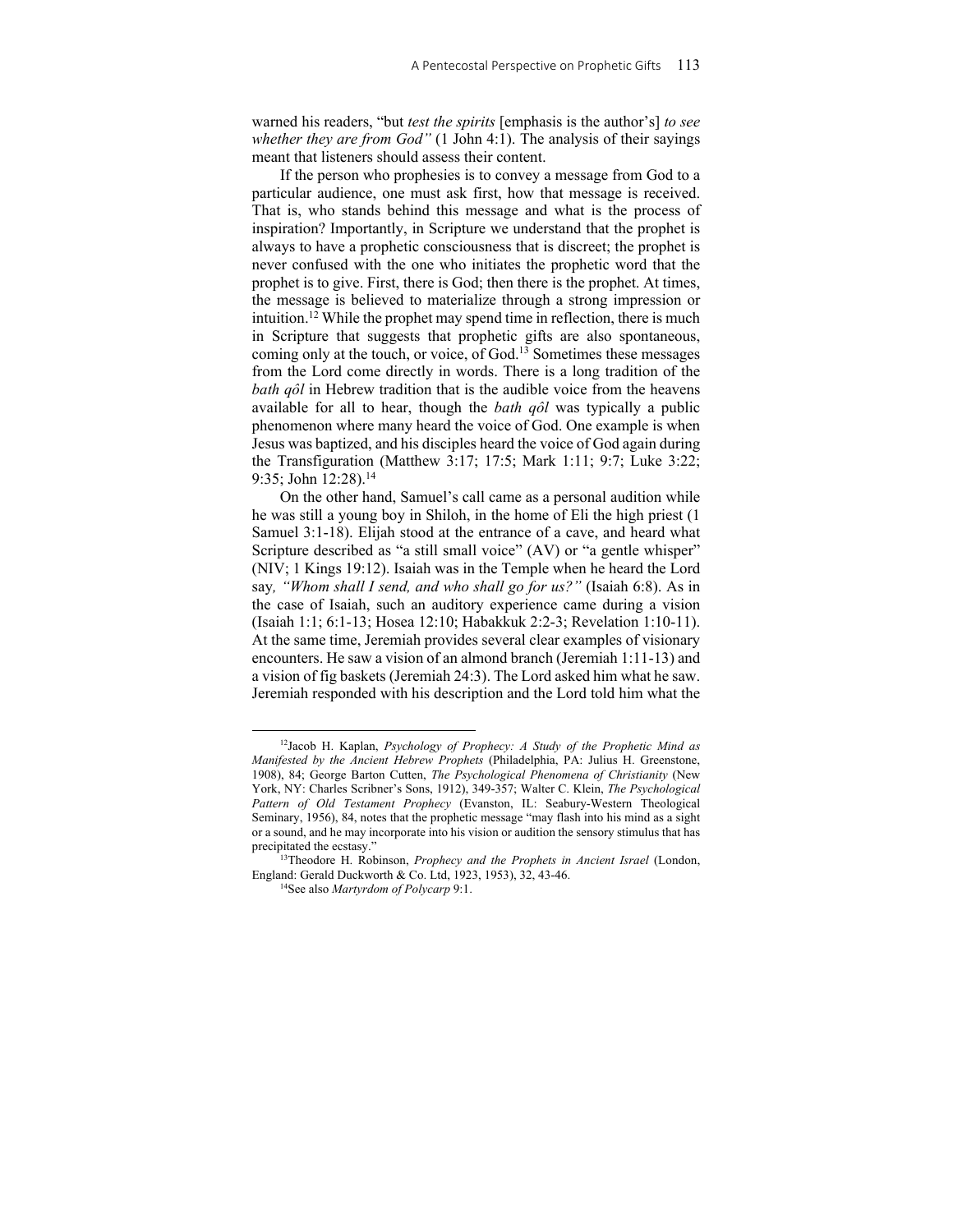symbolism in these visions meant. Yahweh's explanations introduced the message that Jeremiah was to convey. On yet other occasions, the Lord spoke through dreams (Job 33:14-18; Matthew 1:20; 2:12). It is significant to note that it is such visual phenomena that form or support the messages that originally led to biblical descriptions of prophets as "seers" (*rō'êh*; 1 Samuel 9:9, 11, 19; 2 Samuel 15:27; 1 Chronicles 9:22; 26:28; 29:29; 2 Chronicles 16:7, 10).

In a unique incident following the rebellion of Aaron and Miriam against Moses, Yahweh was angry and called Miriam, Aaron, and Moses to the Tent of Meeting. Once there, Yahweh summoned Moses' siblings forward and addressed them (Numbers 12:1-9).6 *"Hear my words:* 

*When there are prophets among you; I the Lord make myself known to them in visions; I speak to them in dreams. 7 Not so with my servant Moses; he is entrusted with all my house, 8 With him I speak face to face – clearly, not in riddles and he beholds the form of the Lord.* 

Clearly, the Lord speaks in various ways through his prophets.

The state of mind that a "prophet" has at the time of inspiration (that is, when receiving a revelation from God) has undergone considerable study, especially by members of the psychological community, though with mixed results. Often the terms "ecstasy," "frenzy," "enthusiasm," and "trance" have been used to describe all prophetic activity.15 Earlier Old Testament studies frequently viewed the process in which a prophet received a revelation as being an ecstatic one in which people entered a state "outside" of themselves, or in the words of Scripture, they were turned into someone else (1 Samuel 10:6). Writing in the 1920s, for instance, Theodore Robinson described prophetic inspiration in this way. The prophet

. . . might be mingling with the crowd, sometimes on ordinary days, sometimes on special occasions. Suddenly something would happen to him. His eyes would become fixed, strange convulsions would seize upon his limbs, the form of his speech would change. Men would recognize that the Spirit had fallen upon him. The fit would pass, and he would tell to those who stood around the things which he had seen and heard.<sup>16</sup>

<sup>&</sup>lt;sup>15</sup>Kaplan, *The Psychology of Prophecy*, 138, 140.<br><sup>16</sup>T. H. Robinson, *Prophecy and the Prophets in Ancient Israel*, 50.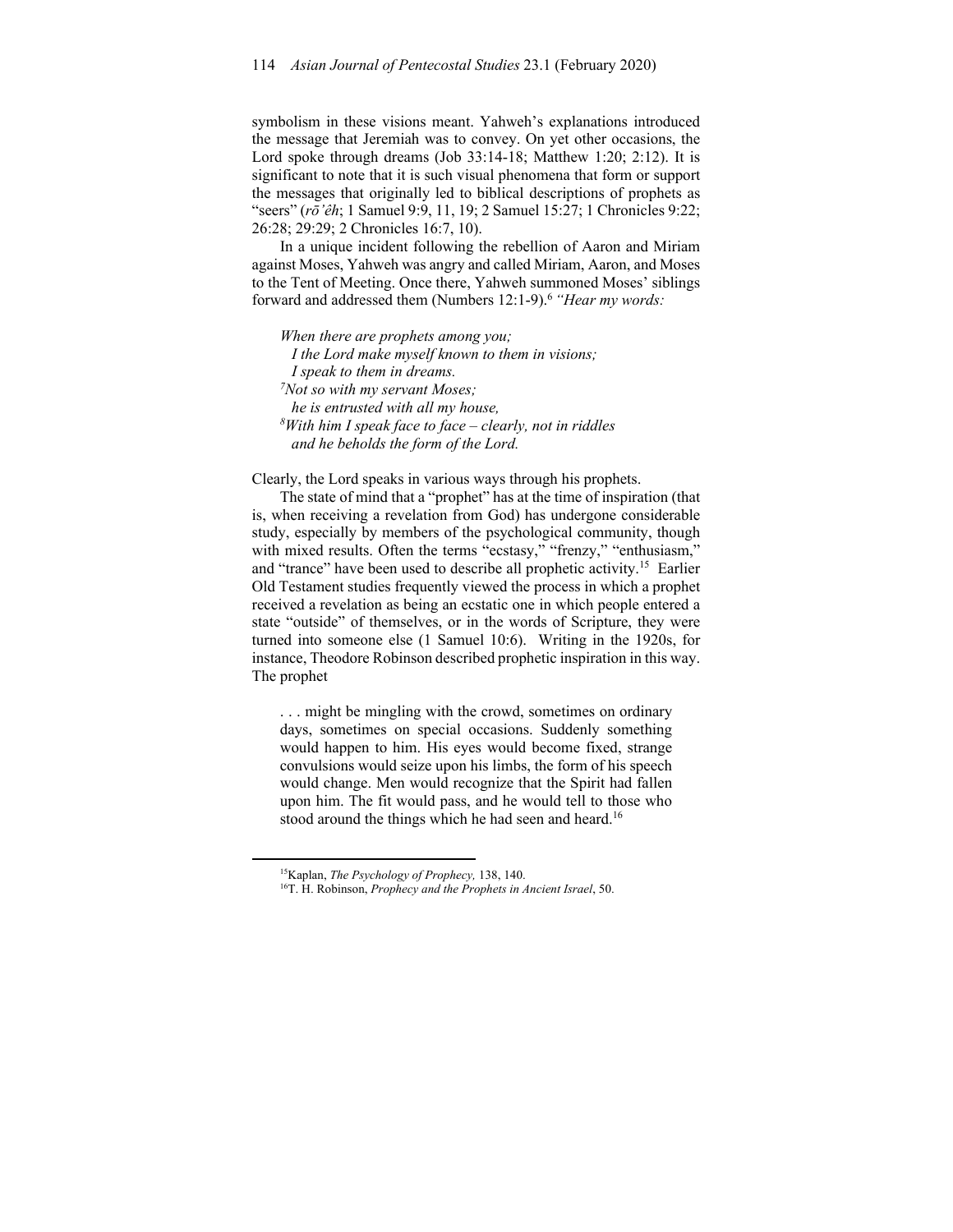This description sounds like what took place when Saul met a band of prophets on two occasions (1 Samuel 10:5-12; 19:18-24). The texts tell us that the Spirit of God possessed him; he was turned into another man; he went into a prophetic frenzy, and he lay naked on the ground for a day and a night. His actions also gave rise to the proverb, "Is Saul also among the prophets?" It was a description that influenced biblical commentators for a generation.

There is also clear evidence in the Old Testament of prophetic guilds or prophetic schools. There appear to have been several such schools, for example, at Ramah (1 Kings 19:20), at Bethel (2 Kings 2:3), and at Jericho (2 Kings 2:5, 7, 15-18), where the students were called "sons of the prophets." Interestingly, Amos denied that he was part of such a group (Amos 7:14), in a sense, declaring his independence from human interference, and claiming that the Lord gave him his message directly. The Lord had taken him from his vocation as shepherd and fruit picker. It is likely that prophets led these schools, where they studied prophetic words given on earlier occasions, where they taught students about the role of prophets in liturgy, and where they trained students or encouraged them to listen for the voice of God. It does not seem likely that they taught people how to prophesy as such, since prophecy is something that comes through Divine initiative, not through human conjuring.

The presence of musicians working with prophets and the presence of prophetic messages within some of the Psalms (Cf. Psalm 50:7-25; 60:6-8; 89:19-37) is suggestive of ways in which prophets may have participated in rite and liturgy. At times, the power of the Lord came upon a prophet while a musician played (2 Kings 3:15). Under David, musicians sometimes prophesied to the accompaniment of music (1 Chronicles 25:1, 3, 6). This may provide useful background when considering what Paul meant when he spoke of "spiritual songs" (Colossians 3:16; Ephesians 5:18-19). On other occasions, the schools of prophets formed processions (1 Samuel 10:5). One wonders whether these processions did not look something like the Krishna converts, armed with bells, drums, and cymbals, who were commonly seen marching on city streets during the 1970s and 80s. The drums would stop and the prophet would speak.

The prophetic tradition was highly valued by the writers of deuterocanonical and other intertestamental writers as well. The Psalmist (74:9) lamented the absence of prophets already in his day, though Malachi (4:5-6) pointed toward the return of the prophet Elijah. The author of 1 Maccabees acknowledged the disappearance of prophets prior to his time (1 Maccabees 9:27). Accordingly, Judas Maccabeus, the primary figure in this book, made plans for the return of a prophet in a hoped-for future (1 Maccabees 4:46; 14:41). Similarly, the author of the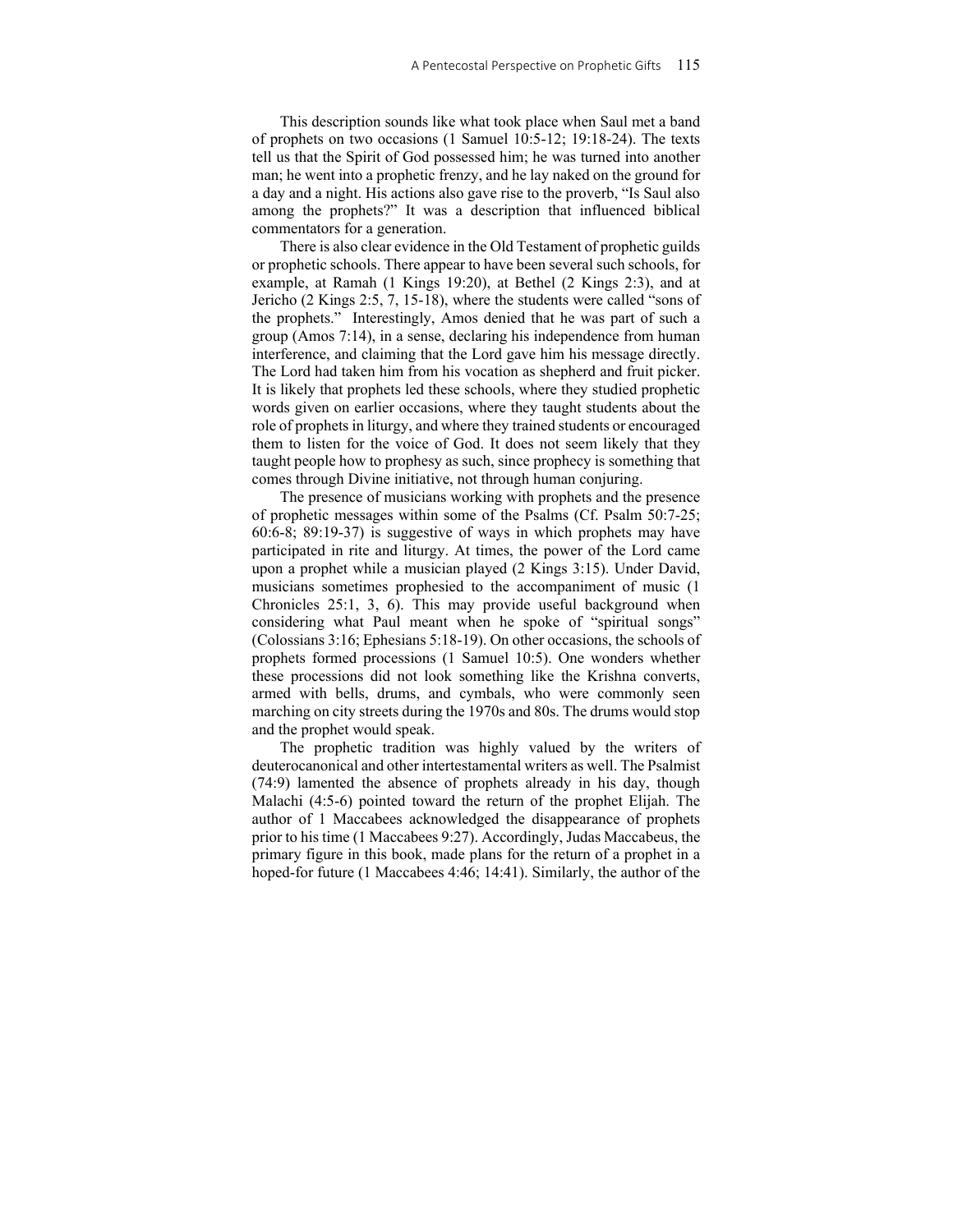Sibylline Oracles looked forward to an eschatological kingdom in which the prophet would return (3:781). Just before, during, and shortly after this same intertestamental period, the prophetic element frequently elided into apocalyptic. While prophetic and apocalyptic elements often overlapped as in Nebuchadnezzar's vision (Daniel 3), Enoch's vision (1 Enoch 1:1-3), and John's vision while "in the Spirit" (Revelation 1:1-3, 10 ff.), they also exhibit discrete characteristics. Clearly, prophecy and apocalyptic are related, but they also represent different genera. Prophecy is concerned that the message represents exactly what God wants said, while apocalyptic tends to convey its often-pessimistic message in a dualistic fashion while employing specific types of symbols.<sup>17</sup>

## **Prophetic Gifts in the New Testament**

It is little wonder, then, that when John the Baptist appeared on the scene after some 300 years of prophetic absence, hordes of people went out to hear him (Mark 1:1-5). They thought that they recognized his as the voice coming in fulfillment of Isaiah's prophecy (40:3) regarding one who would cry out from the wilderness preparing the way of the Lord. They wondered whether he was *the* prophet who was to come. They recognized John's prophetic character (John 1:21), and they recognized in his message the very words of God (John 1:32-34). His clothing made of camel's hair with a leather belt, his ascetic diet of locusts and wild honey (Mark 1:6), and his abstinence from alcohol (Luke 1:15) set him apart. John's provocative address, *"You brood of vipers!"* (Matthew 1:7); his equally provocative question, *"Who warned you to flee from the wrath to come?"* (Luke 3:7); his demand for his audience to repent; and his use of apocalyptic imagery, *"The chaff he will burn with unquenchable fire!"* (Matthew 7:10), were characteristics that they could easily interpret as arising from within the older prophetic tradition. As a result, there were many priests and Levites who queried him on this

<sup>17</sup>The classic study on this topic is D. S. Russell, The Old Testament Library, *The Method and Message of Jewish Apocalyptic: 200 BC-AD 100 (Philadelphia, PA: The* Westminster Press, 1964). For a concise overview of apocalyptic characteristics, including a medium or prophet, a generally pessimistic worldview, a cosmic setting, dualistic tendencies, the use of symbols, angels, and mythical beasts, and an appreciation for the transcendence of God and the hope that God will intervene in the end, see Leon Morris, *Apocalyptic* (Grand Rapids, MI: William B. Eerdmans Publishing Company, 1972). See also Robby Waddell, *The Spirit of the Book of Revelation* JPT Supp Series 30, (Blandford Forum, UK: Deo Publishing, 2006), who emphasizes the prophetic character of the Apocalypse. Indeed, the Book of Revelation is most like the prophetic books found in the Old Testament. It contains several specific oracles spoken or written by the prophet, John, under the inspiration of the Spirit, to the Churches in its second and third chapters, for instance.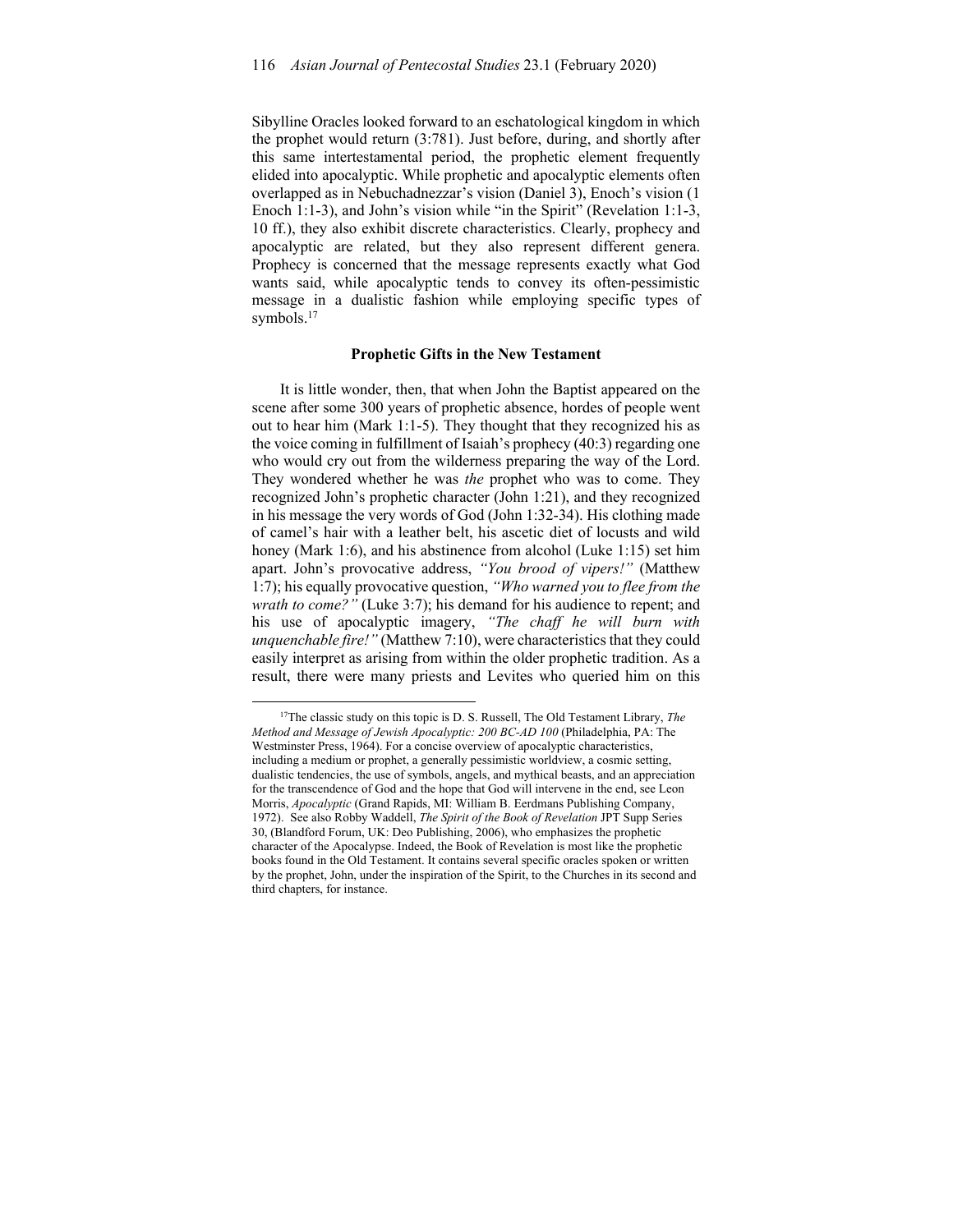subject (John 1:19-27) as he announced that "the salvation of God" (Luke 3:6) was now making its appearance in Jesus (John 1:30-34).

The Israelites also recognized Jesus as a prophet (Mark 6:14-15; 8:28; John 4:19). He had a clear prophetic consciousness that God had sent him (Mark 9:37) to represent himself. Jesus seems to have understood his ministry as standing in the line of the Old Testament prophets who had been sacrificed by the people of Israel through the centuries (Luke 13:31-35).<sup>18</sup> His prophetic message announced the imminence of the Kingdom of God (Mark 1:15; 13:28-31). Yet, the incidents in which Jesus seems to have spoken prophetically never seem surrounded by, or contextualized within, anything looking like "ecstatic" phenomena.

As we think about prophets, prophecy, and the prophetic charism, perhaps a good beginning is for us to refer to a Petrine text:<sup>19</sup>

<sup>10</sup>Like good stewards of the manifold grace of God, serve one another with whatever gift (*chárisma*) each of you has received. 11Whoever speaks must do so as one speaking the very words of God; whoever serves must do so with the strength that God supplies, so that God may be glorified in all things through Jesus Christ. To him belong the glory and the power forever and ever. (1 Peter 4: 10-11 NRSV)

The first epistle of Peter is not typically the starting point for discussions on the charisms, but while in 1 Corinthians 12:8-10 (and elsewhere) Paul tends to open up the topic of charismata in ways that demonstrate their wide variety, this Petrine passage merely summarizes all charisms as representing one of two categories. Either it is a charism of speech*,* or it is a charism of service*.*

It is not difficult to see how Paul's list in 1 Corinthians 12:8-10, even with all its nuanced distinctions, might be read in light of these same two categories. "Words of wisdom," "words of knowledge," "utterances in tongues," the "interpretation of tongues," "prophecy," even "the discernment of spirits" might easily be described as charismatic endowments by which one reveals "the very words of God," in other

<sup>18</sup>David E. Aune, *Prophecy in Early Christianity and the Ancient Mediterranean World* (Grand Rapids, MI: William B. Eerdmans Publishing Company, 1983), 157. King Jehoiakim chased the prophet Uriah down in Egypt and killed him with a sword. Cf. Jeremiah 26:20-23. 19James D. G. Dunn, *Jesus and the Spirit: A Study of the Religious and Charismatic* 

*Experience of Jesus and the First Christians as Reflected in the New Testament* (Philadelphia, PA: The Westminster Press, 1975), 205. Dunn notes that the word, "charisma," appears outside Paul, only here. He contends that this passage is "a typically Pauline passage" in the way it uses the term, "charisma."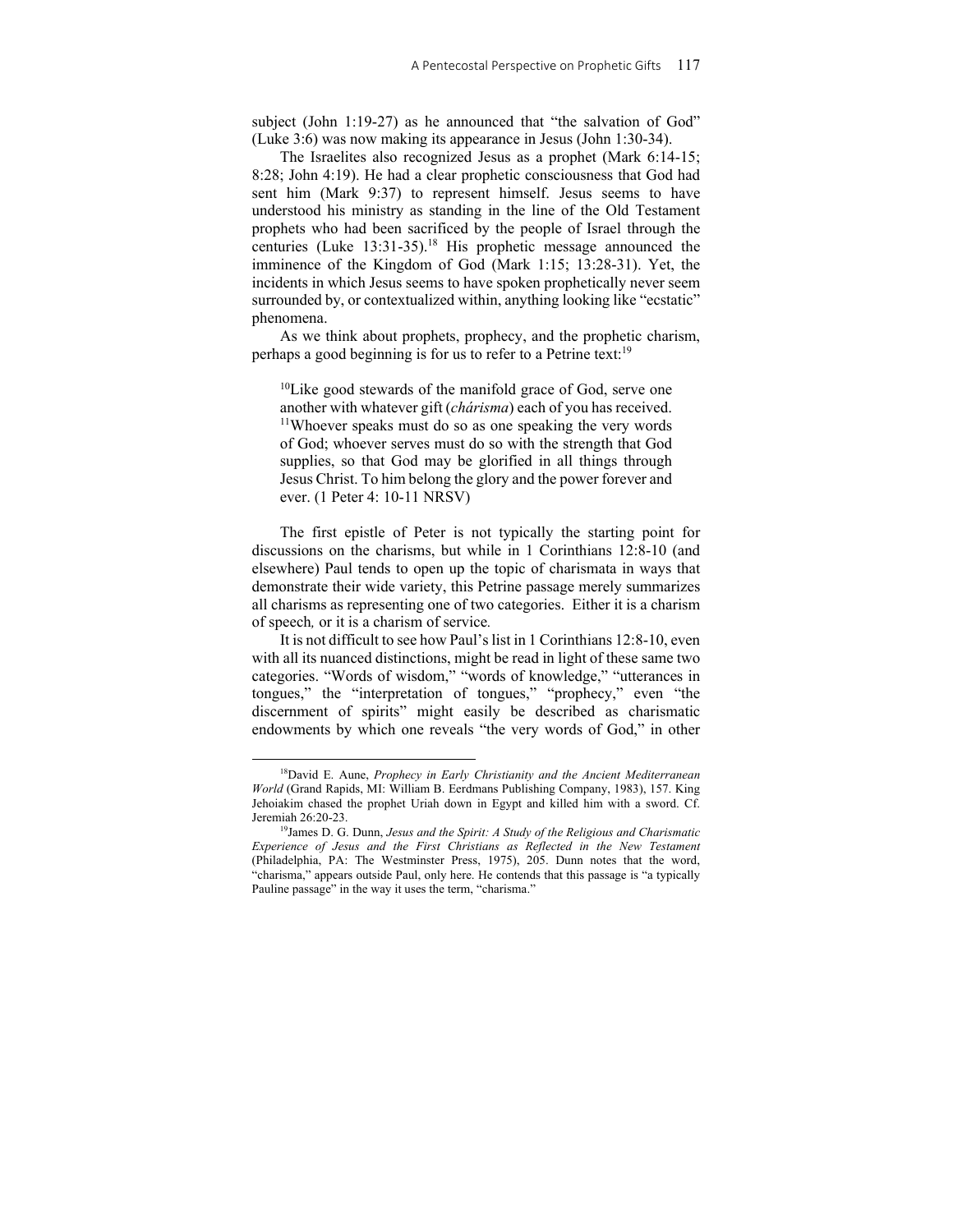words, they are all speech gifts. We might more easily envision the other charisms in this same catalogue, "faith," "gifts of healings," and the "working of miracles" as gifts of service.

There are other charisms that appear in various Pauline catalogues and texts as well. Charisms such as apostles, teachers, helpers, administrators in 1 Corinthians 12:28; ministry, teaching, exhortation, giving, leading, and compassion mentioned in Romans 12:820; evangelists and pastors in Ephesians 4:11, celibacy in 1 Corinthians 7:7- 8, and martyrdom which is illustrated in 1 Corinthians 13:3. Manifestations such as "exhortation" might easily fit into the category of word or speech gifts, though charisms such as "apostle," "evangelist," "pastor," and "teacher" might also be categorized in this way.

| ank<br>г |  |
|----------|--|
|----------|--|

| 1 Cor. 12.8-10                        | 1 Cor. 12.28    |                | 1 Cor. 12.29-30 | Eph.     |
|---------------------------------------|-----------------|----------------|-----------------|----------|
| 4.11                                  | Rom. 12.6-8     |                |                 |          |
|                                       |                 |                |                 |          |
| Words of Wisdom                       |                 |                | Apostles        | Apostles |
|                                       | Apostle         | Prophecy       |                 |          |
| Words of Knowledge                    |                 | Prophets       | Prophets        | Prophet  |
|                                       | Service         |                |                 |          |
| Faith                                 | <b>Teachers</b> | Teachers       | Evangelist      | Teaching |
| Healing                               | Miracles        | Miracles       | Pastor/teacher  |          |
|                                       | Exhortation     |                |                 |          |
| Miracles                              | Healings        | Healings       |                 |          |
| Giving                                |                 |                |                 |          |
| Prophecy                              | Helps           | Tongues        |                 | Mercy    |
| Discernment of Spirits Administration |                 | Interpretation |                 |          |
| Tongues                               | Tongues         |                |                 |          |
| Interpretation                        |                 |                |                 |          |

<sup>20</sup>The NRSV translates Romans 12:6-8 as**:** "We have gifts that differ according to the grace given to us: prophecy, in proportion to faith;  $\frac{7}{1}$  ministry, in ministering; teacher, in teaching; <sup>8</sup>the exhorter, in exhortation; the giver, in generosity; the leader, in diligence; the compassionate, in cheerfulness. The NIV translates this same passage as**:** 6 Having then gifts differing according to the grace that is given to us, whether prophecy, let us prophesy according to the proportion of faith; <sup>7</sup>Or ministry, let us wait on our ministering: or he that teacheth, on teaching<sup>8</sup>; or he that exhorteth, on exhortation: he that giveth, let him do it with simplicity; he that ruleth, with diligence; he that sheweth mercy, with cheerfulness.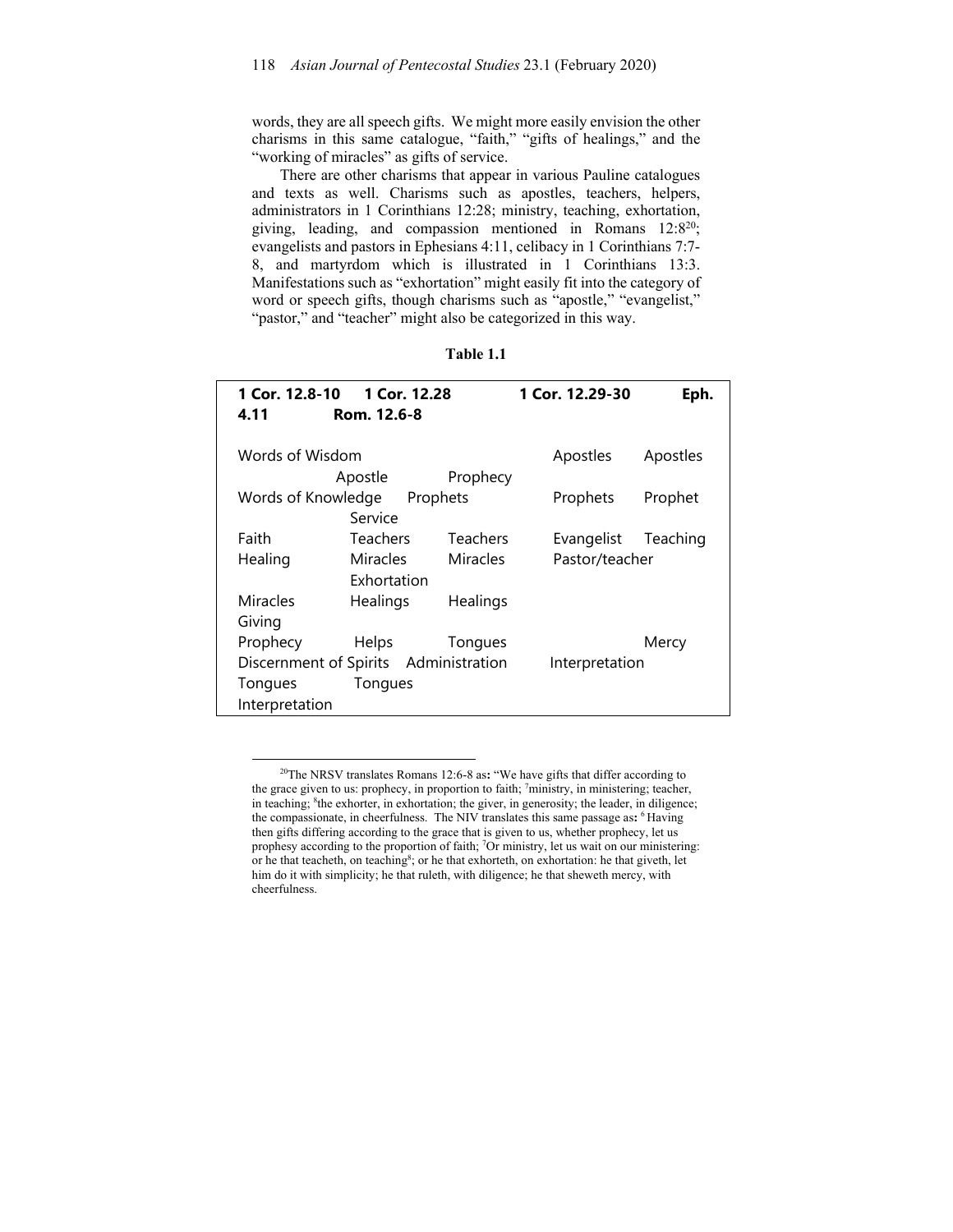While it is the case that we are focusing the current discussion on the charism of "prophecy," we should keep in mind the fact that these other word-oriented charisms also involve speaking messages that God has given. We might even say that if the charism of prophecy is simply the act of conveying a message from God to those he wishes to address, then all of these other word charisms are also genuinely prophetic, belonging to what might be described as a prophetic prerogative, even if they are not "prophecy" in the narrow sense of the term as Paul has described it.

In the New Testament, the charism of prophecy is mentioned both in a nominal form, "prophet(s)," such as in the case of Agabus (Acts 21:10), or as unnamed individuals (1 Corinthians 12:28), or as prophecy (1 Corinthians 12:10; 14:6, 22). Also, prophecy is referred to in a verbal form, such as in the case of Philip's four daughters who "prophesied" (Acts 21:9), or in the nameless members of the Corinthian (1 Corinthians 11:5; 14:3, 31) and Thessalonian (1 Thessalonians 5:20) congregations. Prophetic gifts provided direction and guidance as in the cases of Ananias (Acts 9:10-16), Cornelius (Acts 10:3-8), Peter (Acts 10:9-10), the group of prophets and teachers who were worshipping and fasting at Antioch (Acts 13:1-3), and Paul (Acts 16:9-10). By following the prophetic pronouncement the needs of a congregation were sometimes met (Acts 11:27-30). Although listeners might all recognize the prophetic word as a genuine word from the Lord, how that word was to be understood, or applied, was sometimes the subject of considerable debate (Acts 21:8-14). What is clear from these examples is that from time to time God speaks through the charism of prophecy, but observers must test or discern, accept or reject, all such claims to speak on behalf of God (1 Corinthians 14:29; 1 Thessalonians 5:20-22).

Unlike the early prophets of the Old Testament, who often experienced the Spirit in more ecstatic ways, the Pauline notion that within the worshipping congregation, "the spirit of the prophet is subject to the prophet" is in keeping with a God who is orderly (1 Corinthians 14:32). This further suggests just as clearly, that those who prophesied in Paul's day had a level of self-control that differentiated their actions from those of the earliest prophets.<sup>21</sup>

<sup>21</sup>George Barton Cutten, *The Psychological Phenomena of Christianity* (New York, NY: Charles Scribner's Sons, 1912) 343-344. Cutten described early prophetism this way: "The inspiration of the early Hebrew prophets conforms rather more closely to our idea of possession than to that of inspiration, if we may judge from the accounts which we have in the Old Testament. By the use of music, dancing, and other exciting means, a highly contagious ecstasy was developed, in which the participants prophesied. The influence of the nomadic, prophesying troops which traversed the country was felt by those who came in contact with them."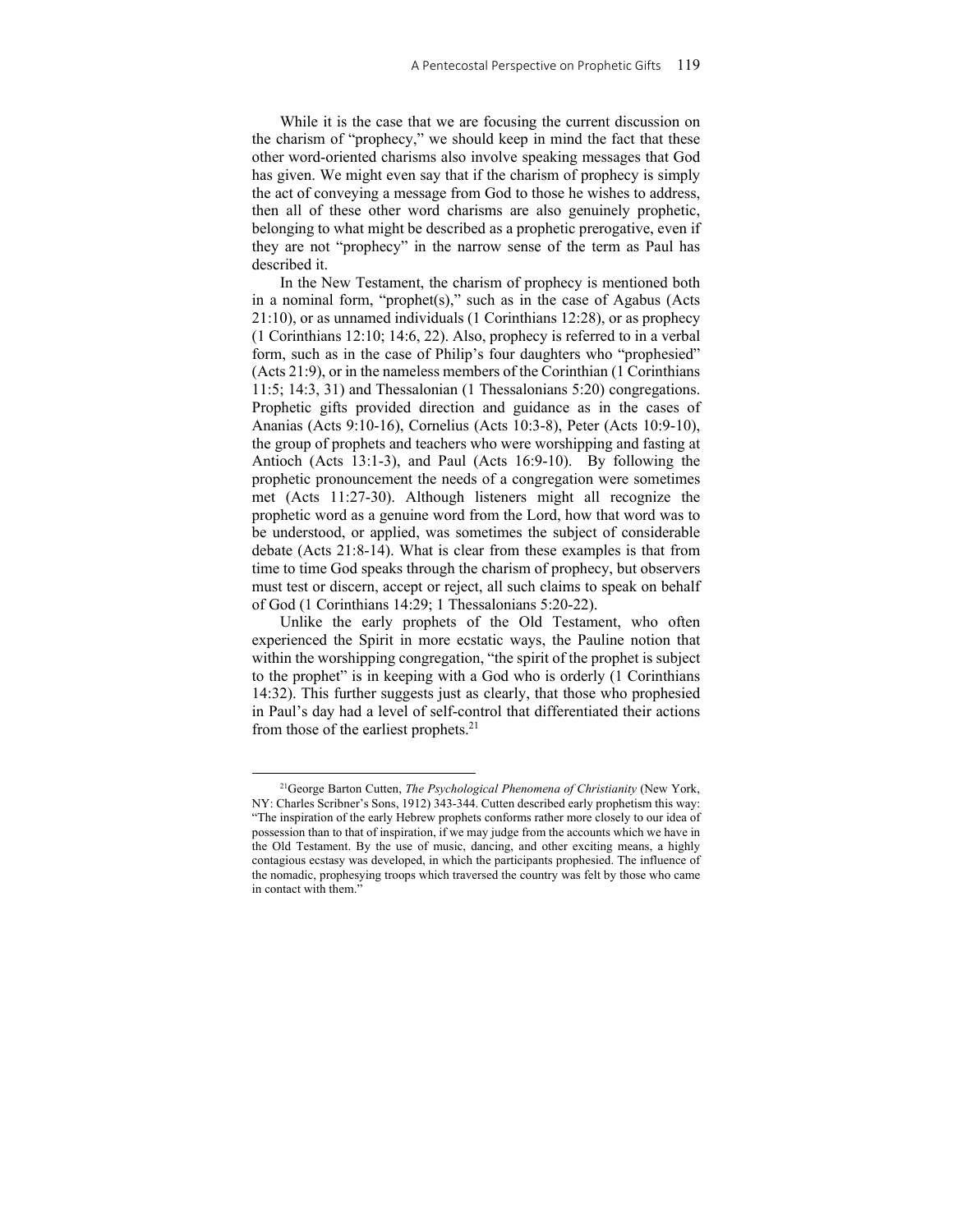It may still be worth mentioning that the philosopher, Celsus, writing about AD 178, claimed that he knew of "many, who, although of no name, with the greatest facility and on the slightest occasion, whether within or without temples, assume the motions and gestures of inspired persons; while others do it in cities or among armies, for the purpose of attracting attention and exciting surprise."22 He went on to observe that they sometimes "added strange, fanatical, and quite unintelligible words, of which no rational person can find the meaning: for so dark are they, as to have no meaning at all; but they give occasion to every fool or imposter to apply them to suit his own purposes." While this may sound as though these people first prophesied and then spoke in tongues, that is not a necessary conclusion, for the Old Testament prophets were sometimes accused of engaging in "dark sayings" as well.<sup>23</sup> It seems likely that there may be a range of responses that are possible during the process of prophetic inspiration, though Paul, at least, calls for order (1 Corinthians 14:32-33). In both cases, there seems to be a heightened awareness that God is speaking, that God wants individuals who hear his voice or see his vision to convey, or to act upon, what they hear or see before a specific audience.

There is little doubt that the New Testament writers took seriously the charism of prophecy and the existence of prophets in their day. Indeed, the Church was established *"upon the foundation of the apostles and prophets, with Christ Jesus Himself as the cornerstone"* (Ephesians 2:20). This reference seems to suggest an ongoing role for such people within the life of the New Testament church. That point is not to deny that the Old Testament prophets have a role here, but it would be surprising to find that New Testament or early Christian prophets do not also have a role. The Church is not yet institutionally stabilized, and those who have been called and commissioned as apostles or as prophets have an ongoing role to play. One might even argue that they have a primary role, given that in the lists found in 1 Corinthians 12:28 and

<sup>22</sup>Origen, *Against Celsus* 7.9. In a sense, this is not unlike either the actions of certain Old Testament prophets, Saul, for instance, nor the description given by Apollonius of Hierapolis, who wrote that Montanus "became beside himself, and being suddenly in a sort of frenzy and ecstasy, he raved, and began to babble and utter strange things, prophesying in a manner *contrary to the constant custom of the Church handed down by tradition from the* beginning [italics mine].*"* Eusebius, *Ecclesiastical History* 5.16.7. I think that it is important to note that it was only the prophetic *tradition* as understood by Apollonius that was violated.

<sup>23</sup>Origen, *Against Celsus* 7:10. "The prophets have therefore, as God commanded them, declared with all plainness those things which it was desirable that the hearers should understand at once for the regulation of their conduct; while in regard to deeper and more mysterious subjects, which lay beyond the reach of the common understanding, they set them forth in the form of enigmas and allegories, or of what are called dark sayings, parables, or similitudes. Cf. Hosea 12:10; Ezekiel 20:45-49.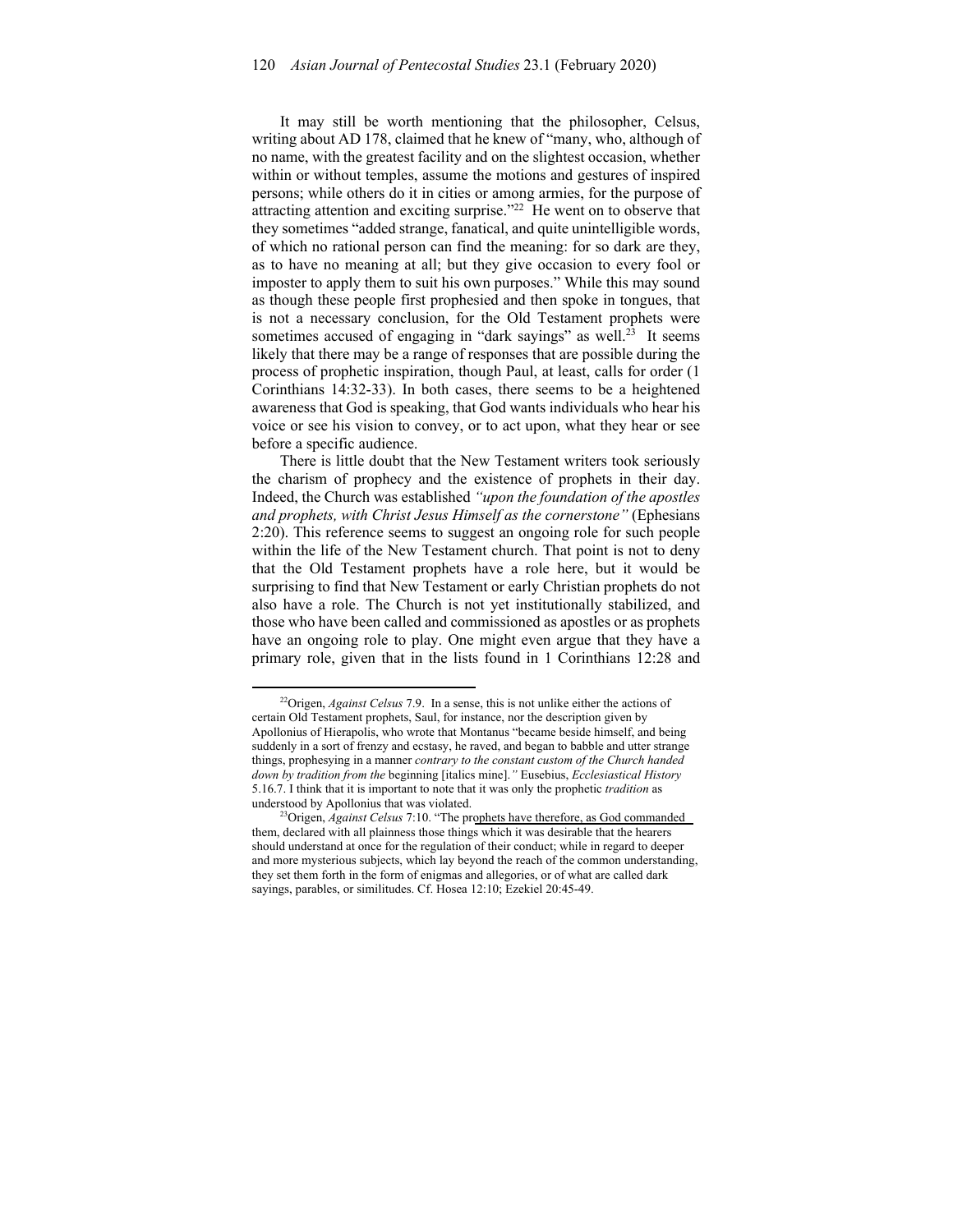12:29, as well as here in Ephesians 2:20 and 4:11, apostles and prophets always rank first and second positions. That role is probably something like what Ephesians 3:5-6 states: New Testament prophets were recipients, along with apostles, of revelations "by the Spirit" (*en pne*úmati) according to which "*the Gentiles have become fellow heirs*, *members of the same body, and sharers in the promise in Christ Jesus through the Gospel."* 

My sense, however, is that we should avoid the term "office" as much as possible when speaking of prophets for two reasons. First, while the term typically translated "office" (*diakonía*) applies to deacons, priests, and bishops, neither Paul nor any other New Testament writer employs this term in conjunction with either apostles or prophets. Second, as the term "office" came to be used more widely in the Church institutionally, it seems to have taken on a quality of authority, not necessarily of service (*diakonía*), that the New Testament writers did not intend when they spoke of prophetic gifts.

Various New Testament texts suggest that "prophecy" (*prophēteía)* and related terms such as "prophesy" (*prophēteuo*), "prophet" (*prophētēs*), "prophets" (*prophētikós*), and "prophetess" (*prophētis*) hold a range of nuanced meanings. There were prophets who seem to be associated with specific cities, such as Jerusalem or Antioch (Acts 11:27; 13:1). There were prophets who played an itinerant role (Acts 21:10). There were also those people who prophesied, but who Scripture never designated as prophets or prophetesses (1 Corinthians 14:1, 5-6, 24, 31). Indeed, Paul seems to suggest that prophecy is potentially available to everyone within the body of Christ (1 Corinthians 14:1, 5, 39), and while it is valid to seek such a gift for purposes of ministry (1 Corinthians 14:3, 31), it must be recognized that the bestowal of this gift rests with the Holy Spirit, who distributes each of the gifts in a sovereign manner (1 Corinthians 12:11). It must further be understood that while the Holy Spirit, who indwells all of those who follow Christ (Romans 8:9), is the source of all charisms, and as a result of this indwelling, the potential for prophetic speech lies within each Christian (Acts 2:17-18, 38), not all are called to serve as prophets, or even in a prophetic capacity (1 Corinthians 12:29).

Prophetic gifts play a variety of roles, or satisfy a variety of purposes. 1 Corinthians 14:3 mentions three of them: upbuilding or edification (*oikodomène*), encouragement or exhortation (*paráklēsin*), and consolation or comfort (*paramuthían*). But prophetic gifts appear to have more than these three purposes. Luke, for instance, illustrates that prophetic words can provide direction, such as when the prophets and teachers worshipping in Antioch were instructed by the Holy Spirit to separate out Saul and Barnabas for what would become known as Paul's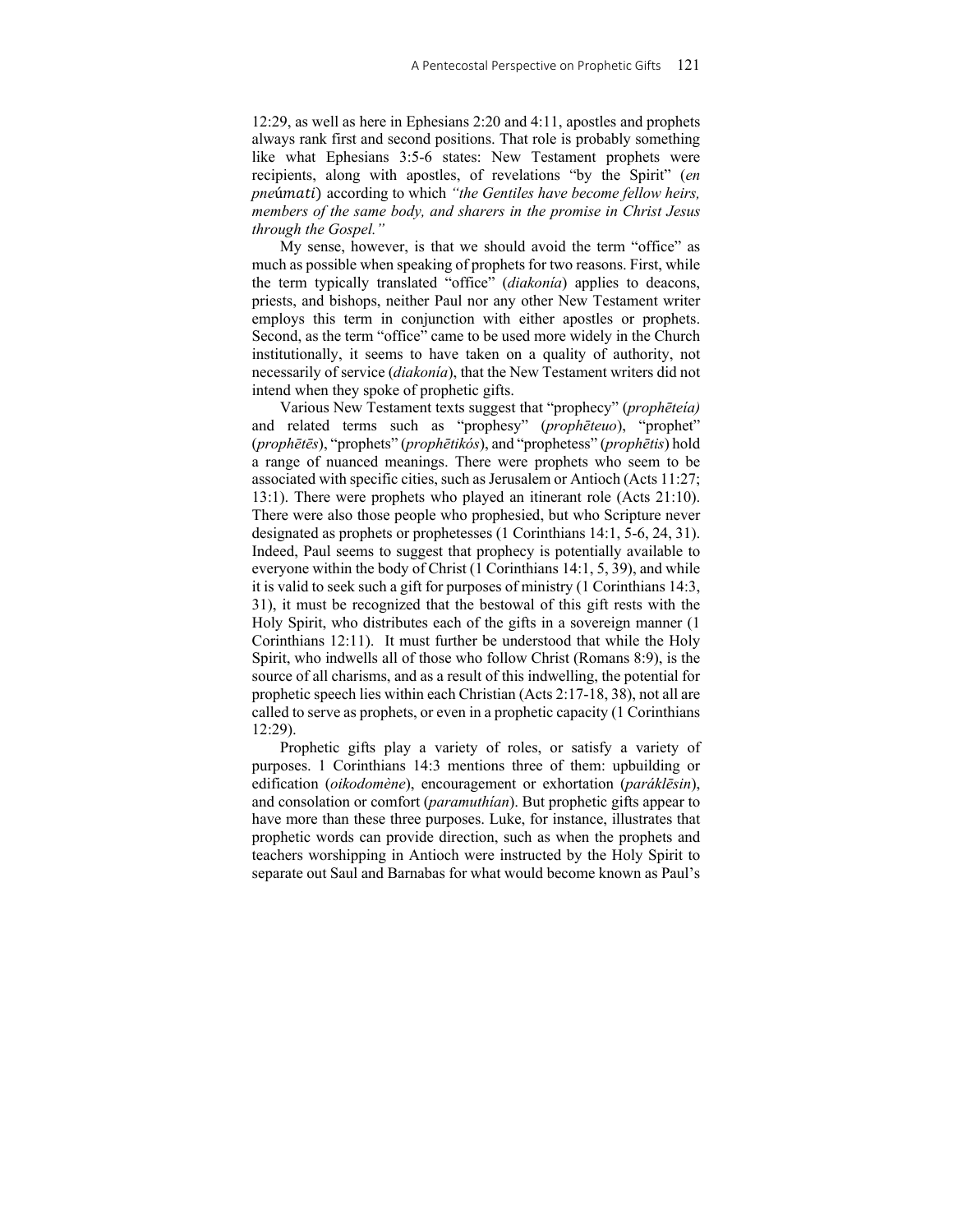first missionary journey (Acts 13:3). In Acts 11:27-30, Luke records a second account in which Agabus prophesied that a famine was coming over the whole earth, and he notes that this prophecy came to pass during the time when Claudius was Caesar. Unfortunately, all we have is a brief summary of what Agabus said. What we do not have is a record of the oracle as it was given. What is possible for us to ascertain, then, is that whatever Agabus said, that is, whatever the words that he used in the oracle regarding this famine were, the people in that congregation understood it to be a warning on which they needed to act. As a result, they took up an offering for the Church in Jerusalem.

Luke gives a third account of prophetic activity when he records the encounter between Agabus and Paul, as Paul is about to leave Caesarea while continuing his journey to Jerusalem. Agabus engages in two activities that were common among Old Testament prophets. First, he engaged in what is known as a symbolic action. He took Paul's belt and bound his own feet and hands with it (Acts 21:11). Symbolic actions are not present in all prophecies, but they were used by several Old Testament prophets, for instance, by Isaiah, when he walked naked and barefoot through the streets for three years, and then used his action to illustrate the judgment God was bringing to Egypt and Ethiopia (20:2- 6). They would be taken captive and marched naked and barefoot through the streets to shame them. Jeremiah engaged in symbolic actions when he was commanded by the Lord to purchase, wear, and then hide, some underwear until it was rotten and then dig it up and use it in a symbolic action to prophesy that just as the underwear was ruined, so the Lord would ruin the pride of Judah (13:1-11). Later, Jeremiah wore a yoke, first of wood and then of iron, to make his point about the upcoming captivity of Judah (27:1-28:17). And then there is Hosea, whose marriage to the prostitute, Gomer, at the command of the Lord, symbolized the unfaithfulness of Israel (Hosea 1:2-8, 3:1).

In addition to using a symbolic action, Agabus employed a messenger formula to introduce his message (Acts 21:11). "Thus says the Holy Spirit . . ." (*Táde légei tò pneŭma tò hágion*) clearly corresponds with messenger formulas like "Thus says the Lord," or "says the Lord" that are encountered in nearly all the Old Testament prophets (e.g. Isaiah 7:7; Jeremiah 2:2; Ezekiel 6:3, 11; Hosea 2:16, 21; Amos 1:3, 6; Obadiah 1; Micah 2:3; Nahum 1:12; Zephaniah 4:2; Haggai 1:5; Zechariah 1:3; Malachi 1:4). Such widespread usage of a messenger formula is intended to signal that what follows is a word from the Lord delivered by the person speaking. But it does more than that. For a person such as Agabus to ascribe what follows to "the Lord," or in this case to "the Holy Spirit," places a burden upon him that he has, indeed, received this message from God. This messenger formula, "Thus says the Holy Spirit' is consistent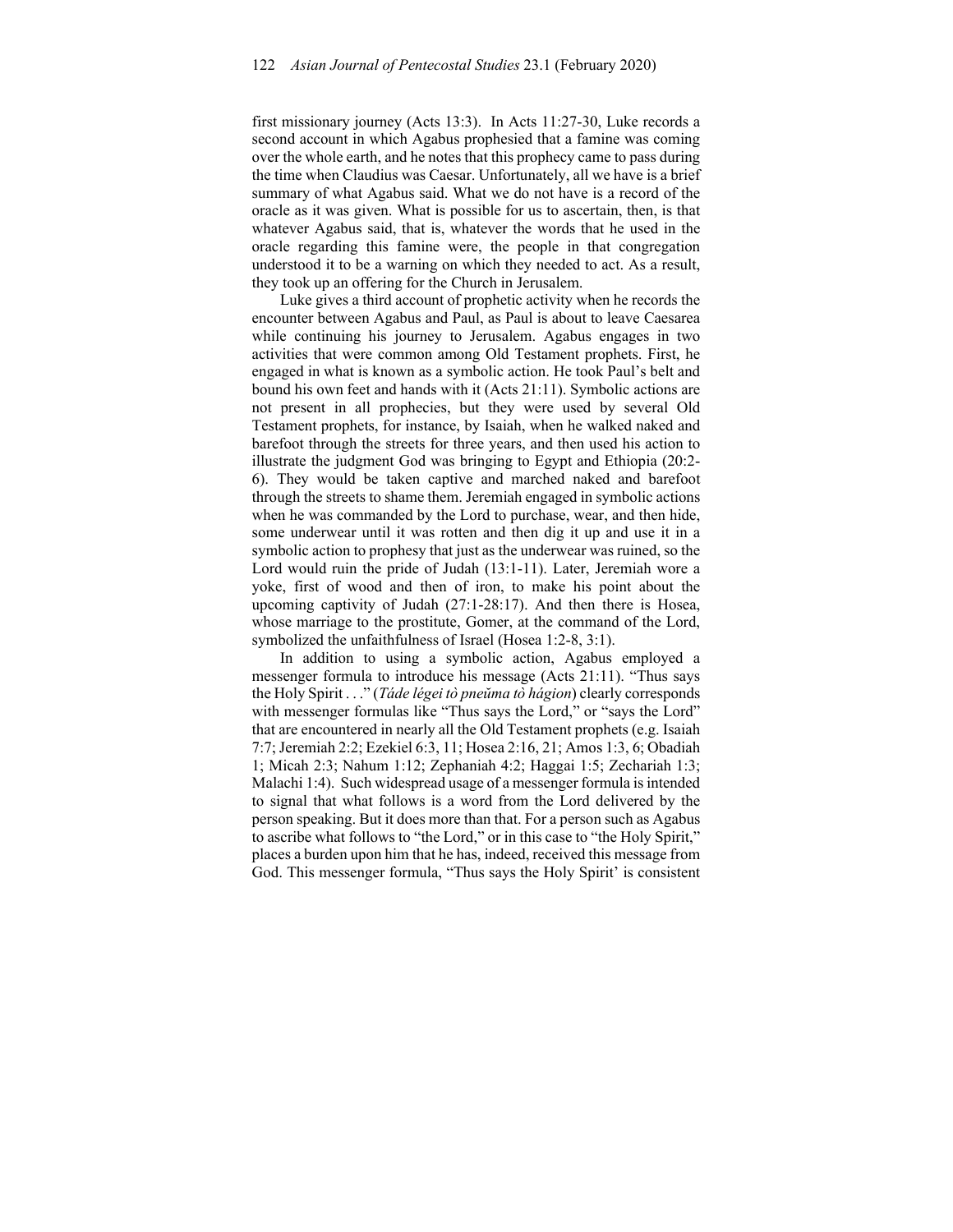with Luke's development of pneumatological thinking in his two-part series, Luke-Acts, but it also stands in continuity with the Old Testament usage of "Thus says the Lord." At the same time, it acts as a kind of exclamation point at the beginning of the "word" or message that suggests something like, "Now pay attention because this is an important word from the Holy Spirit."

This messenger formula is also not dissimilar from Jesus' own words, "Verily, verily, I say unto you," or "You have heard it said . . . but I say unto you," which was rooted in the authority that the Father had granted to him, each time he used these clauses. As a result, these messenger formulas call for our attention, but they also assume that what follows will require study, interpretation, and testing by the community of faith. When the saying is found to be true, it will require the community of faith to own, and to follow, it as a word from the Lord (1 Thessalonians 5:21).

The message conveyed by Agabus was simple enough. The words of his prophecy are, "This is the way the Jews in Jerusalem will bind the man who owns this belt and will hand him over to the Gentiles" (Acts 21:11). Even though Agabus used the messenger formula, and performed the symbolic action, the message itself gave way to multiple interpretations. Agabus simply made a statement of fact, grounded in the future. The simplest way of understanding his message was that when Paul reached Jerusalem, the Romans would take him captive and he would became a Roman prisoner. Upon hearing these words, the people understood these prophetic words as a warning for Paul not to proceed with his plan to go to Jerusalem. As a result, they pleaded with him not to continue his journey (Acts 21:12). But that was not the end of the Lukan account.

Paul did not view Agabus' words as a warning to him. Luke previously noted when Paul was in Ephesus (20:22) he informed the saints that he was "captive to the Spirit" (*'idoù dedeménos egò tò pneúmati*) and on his way to Jerusalem as a result. At the same time, Luke reported in Acts 21:4 that just days before his arrival in Caesarea, during a weeklong layover in Tyre, "Through the Spirit [*toŭ pneúmatos*] they told Paul not to go to Jerusalem [*mē 'epibaínein eis 'Ierosóluma*]." The "they" is not specifically identified in this case, but given the fact that the "warning" came through the Spirit, it was probably a prophetic message. Unfortunately, we do not have the oracle given in Tyre; we have only a summary. The question is whether Luke's declaration that there were those in Tyre who "warned [literally: *elegon*] Paul not to go to Jerusalem" means that Paul had received a prophetic word directing him not to go, or as in the case before us, the word was simply an announcement that he would be taken captive upon his arrival in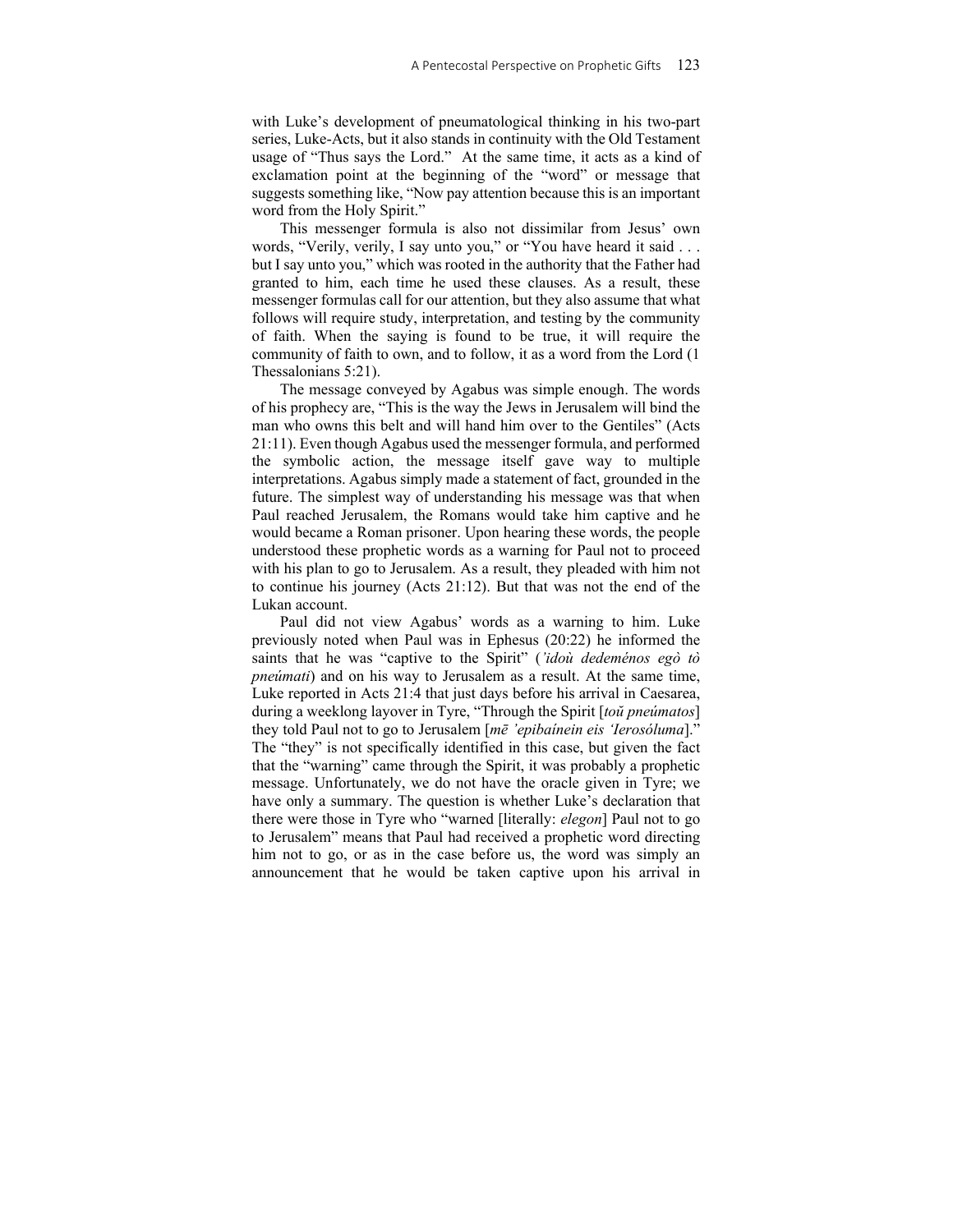Jerusalem and thus, the people in Tyre had heard what the people in Caesarea now understood. Since Luke was with Paul in both places, and he clearly sides with the people in Caesarea (Acts 21:12), that is, "we and the people" urged Paul not to continue his journey, it may be that Luke is simply stating his personal thoughts that the prophetic word given in Tyre, and now in Caesarea, was to be understood by Paul as a warning not to proceed.

Paul ends up taking control of the situation, however, by telling the Christians in Caesarea, as well as the chronicler of these events, namely Luke, who were begging him not to go forward, that their understanding of this event led to a gut-wrenching experience with much weeping and the breaking of Paul's heart. Paul informed them that not only was he prepared to go on with his journey, he was also prepared, if necessary, to die (Act 21:13). His interpretation of Agabus' prophetic announcement, then, must rely upon his own experience that is based upon Acts 20:22. He was "captive to the Spirit" as he headed toward Jerusalem, not knowing at that time what would happen to him upon his arrival. In the end, the group acceded to his wishes (if not to his interpretation!) and prayed that "The will of the Lord be done."24

Admittedly, this passage describes a rather messy situation. Perhaps that is why Paul makes it clear that one of the most significant things we can do when confronted by prophetic words is to test them. Jesus noted that the evaluation of the fruit of the "prophet" was a valid means of testing. We have seen that, in some cases, whether the prophecy comes to pass, that is fulfillment over time, is also a valid test. The apostle John instructed his readers to "test the spirits" (*dokimázete tà pneúmata*) to see whether they are from God, while the apostle Paul used the same verb (*dokimázete*) when exhorting the Thessalonians (1 Thess. 5:19-22) not to despise prophecy, but rather, to test it, keeping the good and discarding the rest. This ability is likely the same thing as Paul mentions in 1 Corinthians 12:10, the discerning of spirits (*diakríseis pneumátōn*), for he uses it also in 14:29 (*diakrinétōsan*) to describe the activity that those in the Corinthian community who listen to prophecy, are to undertake.25

<sup>24</sup>J. Lindblom, *Prophecy in Ancient Israel* (Philadelphia, PA: Fortress Press, 1973), 64. Lindblom cites the account of two contradictory prophets in 1 Kings 13:1-32, noting that, "The object of this story was to give this lesson: when a revelation that you have received is contradicted by the revelation of another prophet, you have to obey the divine voice that you have heard yourself." 25See, for instance, the discussion in David Hill, *New Testament Prophecy* (Atlanta,

GA: John Knox Press, 1979). 133-135 on 1 Corinthians 14:29 and 151-152, and on 1 John 4:1. Hill treats them each as referring to the same thing, namely the discerning of spirits. Similarly, David Aune, *Prophecy in Early Christianity*, 221.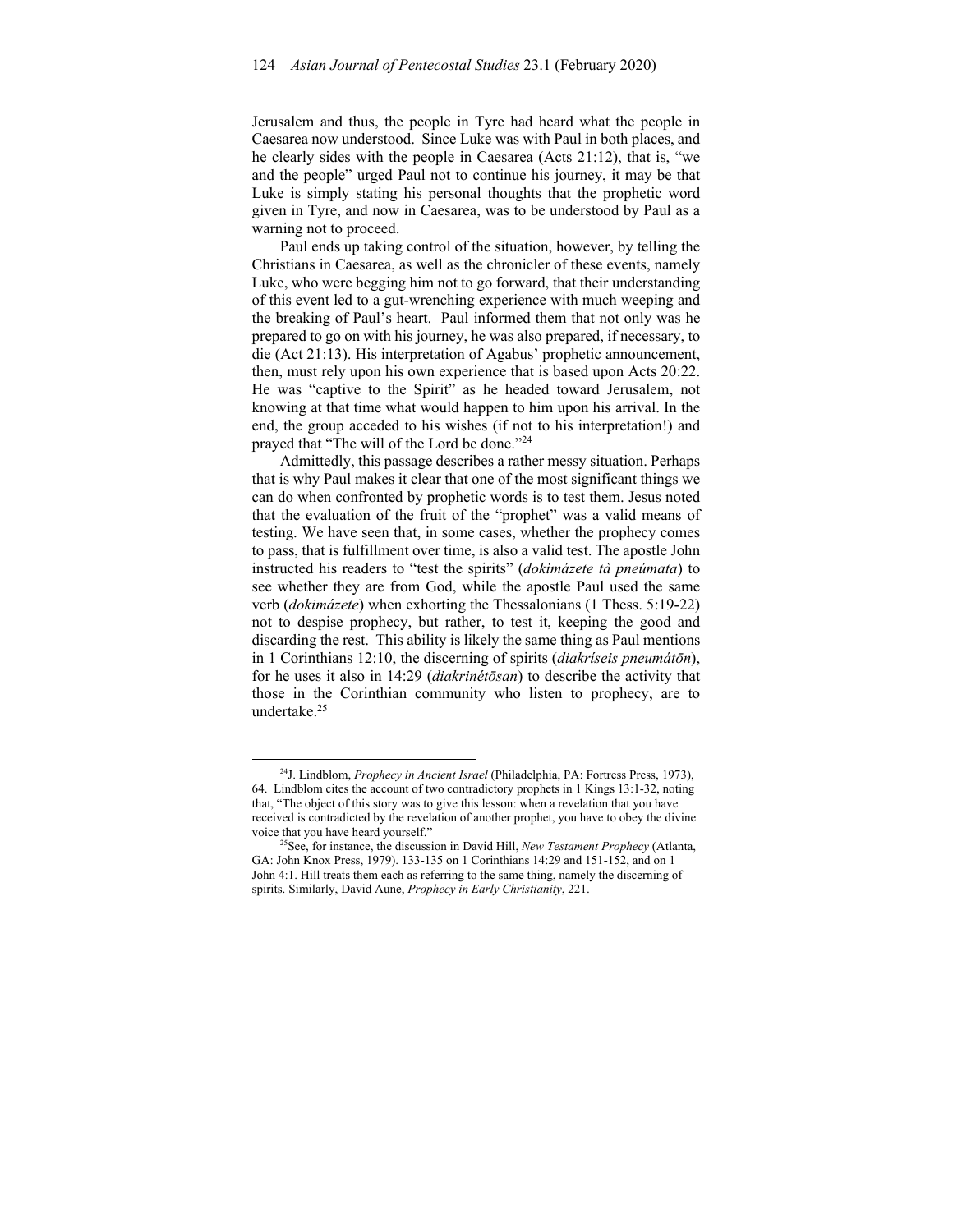It is commonly understood that both *diakrisis* and *dokimazo* refer to the same reality, the act of judging, testing, or discerning. The fact that they are both employed in the case of prophecy, the judging, testing, we may construe them as referring to distinguishing what spirit underlies the prophetic word or inspired speech. The Pentecostal team has noted in some detail the significance of this gift for evaluating inspired speech in their discussions with the World Communion of Reformed Churches.<sup>26</sup>

A final test for distinguishing between true and false prophecy comes down to protocol. Paul set forth a protocol for how a congregation may evaluate prophetic utterances. It required testing. If observers can test the person who prophesied by the fruit that they bore in their lives outside the congregation, it was the case that the fruit of their actions within the congregation could, and should, also be evaluated. Do they look forward to bringing something to the congregation that will edify, encourage, comfort, or confront the congregation in a manner that is loving and not self-serving? Are they willing to follow the rule, the protocol set forth by Paul? Are they willing to allow others to assess their words to determine their value for the congregation (1 Corinthians 14:29)? Are they willing to take turns, allowing others to go before them (1 Corinthians 14:30)? Are they willing to exercise self-control, allowing for an orderly progression of gifts within the congregation (1 Corinthians 14:32)? Are they willing to embrace only what is good in their messages, and set aside that which is not (1 Thessalonians 5:21-22)?

Ultimately, within the New Testament, it is difficult to state categorically that it contains many prophetic oracles that we can examine, outside of some of Jesus' teaching as well as John's prophecy in the Revelation. However, there is one such passage in 1 Thessalonians 4:15-18 that calls for a brief analysis. In this passage, Paul provides a word that he declares to be one given "by the word of the Lord" (*'en lógo kyríou*). At the end of this "word" or message, Paul exhorts his readers to "encourage (*parakaleīte*) one another with these words," one of the roles that prophetic messages might take (1 Corinthians 14:3, 31).

The two theories regarding this passage are (1) this is an independent and previously unrecorded saying of Jesus<sup>27</sup>, or  $(2)$  this is a prophetic word that Paul has chosen to incorporate at this point in his concern to address the worries of the Thessalonians about those Christians who had

<sup>26&</sup>quot;Experience in Christian Faith and Life: Worship, Discipleship, Discernment, Community and Justice," in *Reformed World* 63(1) (March 2013): 18-27; Paragraphs 72- 113, especially paragraphs 74-82; Wolfgang Vondey, Ed. *Pentecostalism and Christian Unity, Volume 2: Continuing and Building Relationships* (Eugene, OR: Pickwick Publications, 2013), 217-267. 27So, Leon Morris, *The First and Second Epistles to the Thessalonians* (Grand

Rapids, MI: Wm. B. Eerdmans Publishing Co., 1959), 141.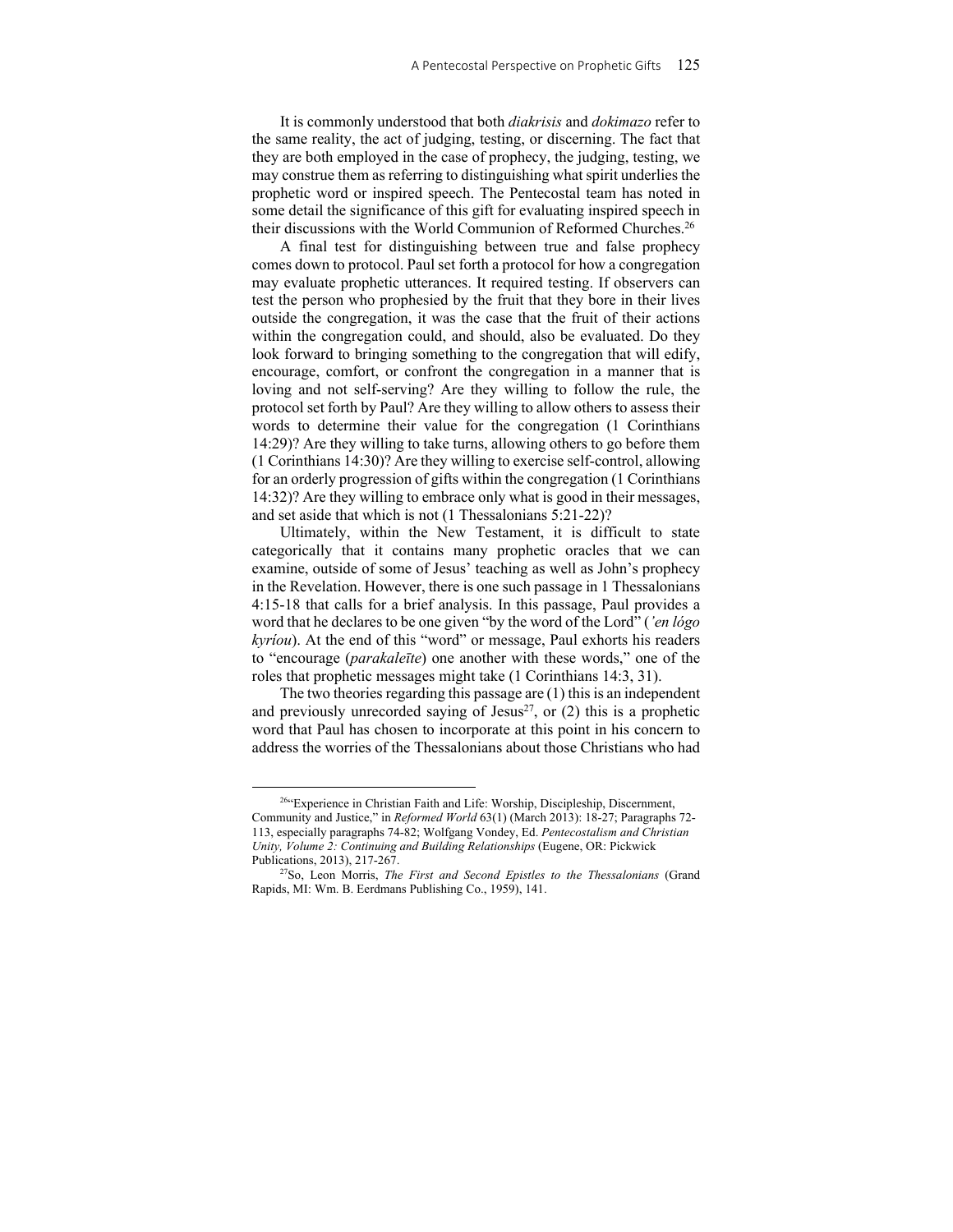already died.28 If this is an oracle that was given through an unnamed prophet in the early church, this "prophecy" would seem to reiterate some of the teaching of Jesus in more apocalyptic terms than are found in Mark's account of Jesus' teaching on the return of the Son of Man (Mark 8:31-9:1). The oracle read:

*We who are alive, who are left until the coming of the Lord, will by no means precede those who have died. For the Lord himself, with a cry of command, with the archangel's call and with the sound of God's trumpet, will descend from heaven, and the dead in Christ will rise first. Then we who are alive, who are left, will be caught up in the clouds together with them to meet the Lord in the air; and so we will be with the Lord forever. (1 Thessalonians 4:15-17)* 

Among the questions that might arise if this is a genuine word of the Lord given through an anonymous prophet, is whether such ideas were prevalent in that time. The answer is that 2 Baruch 30:1-5 and 50:1-4 carry one of the important ideas found in this saying, the idea of a resurrection of the dead, the re-uniting of the living and the dead, and all of it taking place upon the coming of the Anointed One.

#### **Post-Canonical Use of Prophetic Charisms**

The early Fathers continued to highly value the gift, or charism, of prophecy, some of whom, it appears, prophesied spontaneously on occasion. When Ignatius, bishop of Antioch, visited the congregation in Philadelphia (Ignatius, *To the Philadelphians* 7:1-2), Syria noted that when he proclaimed with a loud voice, "Give heed to the bishop, and to the presbytery and deacons," his words had come both unexpectedly to him and without previous knowledge of the congregation's situation. It was "the Spirit" who "proclaimed these words," he said. Thus, his call for unity among the Philadelphians came as a charismatic manifestation, a prophetic word given during a sermon, a prophetic word to which Bishop Ignatius bore witness.

Polycarp had a prophetic vision before his martyrdom (*Martyrdom of Polycarp* 5 and 12), which the congregation in Smyrna accepted as constituting a valid prophecy. The early 2nd Century Syrian liturgical manual known as the *Didache* (11:3-12.1, 13:1, 3-4), knew of both

<sup>28</sup>Ernest Best, *A Commentary on the First and second Epistles to the Thessalonians*  (New York, NY: Harper & Row Publishers, 1972), 193. Best views this as the "most probable" view for this passage; so too, David Aune, *Prophecy in Ancient Christianity*, 253-256.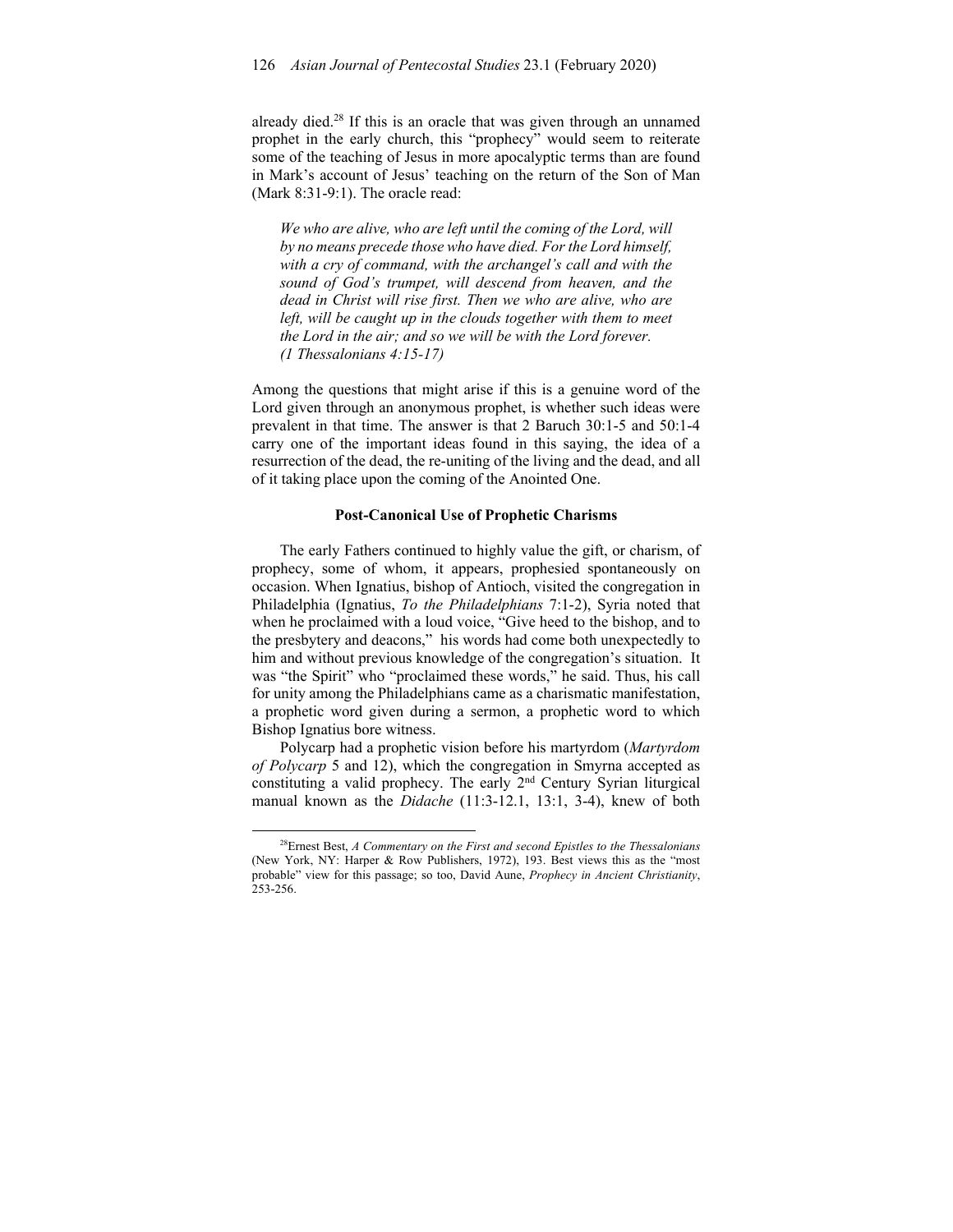resident and itinerant prophets, and allowed them considerable freedom in speaking and in praying. The *Shepherd of Hermas* (Mandate 11), written from Rome during the first half of the 2<sup>nd</sup> Century, was concerned with the presence of false prophets, who preyed upon the weak within the congregation. It offered several pointers on how to detect them.<sup>29</sup>

 As the patristic period developed, prophetic gifts continued to exist. According to Irenaeus (Gaul), if one did not accept the ongoing presence of such charisms in his day, one could not be a fruitful Christian (*Proof of Apostolic Preaching* 99). He contended that exorcisms, prophecy, healing, and miracles were all found regularly during his time (*Against Heresies* 2:32.4).<sup>30</sup> At the same time, he accused Marcus, the Gnostic teacher, of relying upon a false "prophetess" for his teaching (*Against Heresies* 1.13.3). Justin Martyr (Palestine and Rome) spoke of prophetic gifts in his day (Justin Martyr, *Dialogue with Trypho* 88.1). In his works *On Patience* (12:10) and *On Prayer* (4:3) Tertullian (Carthage) asserted the presence of the charism of prophecy in that North African city. He honored a woman in the congregation at Carthage, who was alleged to be a regular recipient of words and visions from the Lord in his *Treatise on the Soul* (9:4).<sup>31</sup> The facts he gleaned from her vision of the soul were used to support his theological and philosophical arguments for the shape of the soul.32 Origen (Alexandria and Palestine) wrote of the gift of prophecy in his *Exhortation to Martyrdom,* 8. Then, of course, there were the widespread prophetic claims of the Montanists (Eusebius, *Ecclesiastical History* 5:14; 5.16.8-9; 5.18.5; Tertullian, *On the Soul* 9:3-4).

More importantly, Cyprian, Bishop of Carthage (AD 250-258), made repeated appeals to visions, dreams, and the gift of prophecy. He

<sup>&</sup>lt;sup>29</sup>Prophets who exalt themselves, seek dominance, are bold and presumptuous, act boisterously, live luxuriously, engage in deception, demand payment for prophesying, avoid the righteous while preferring the purposeless and double-minded because they can give them what they want, may be viewed as false prophets. In short, Hermas' warning is to watch the life or fruit of those who claim to prophesy.<br><sup>30</sup>Cecil M. Robeck, Jr., "Irenaeus and Prophetic Gifts," Paul Elbert, Ed., *Essays on* 

*Apostolic Themes: Studies in Honor of Howard M. Ervin,* (Peabody, MA: Hendrickson Publishers, 1985), 104-114.<br> $31$ Even during Tertullian's Montanist period, he reported that all the revelations made

through this sister were "examined with the most scrupulous care, in order that their truth may be probed" (*Treatise on the Soul* 9.4). See Cecil M. Robeck, Jr., *Prophecy in Carthage: Perpetua, Tertullian and Cyprian* (Cleveland, OH: Pilgrim Press, 1992), 128- 134. 32Tertullian also referred to "revelations" to support his conviction that women should

wear a veil in church, (*On the Veiling of Virgins* 1:7). "They who have received Him [the Paraclete] set truth before custom. They who have heard Him prophesying even to the present time, not of old, bid virgins be wholly covered." Cf. Cecil M. Robeck, Jr., *Prophecy in Carthage*, 135-139. Much of Tertullian's argument was based upon his reading of John 16:12-13a, which suggested that Jesus promised that he would provide the Church with further revelation or direction after his ascension by means of prophetic gifts.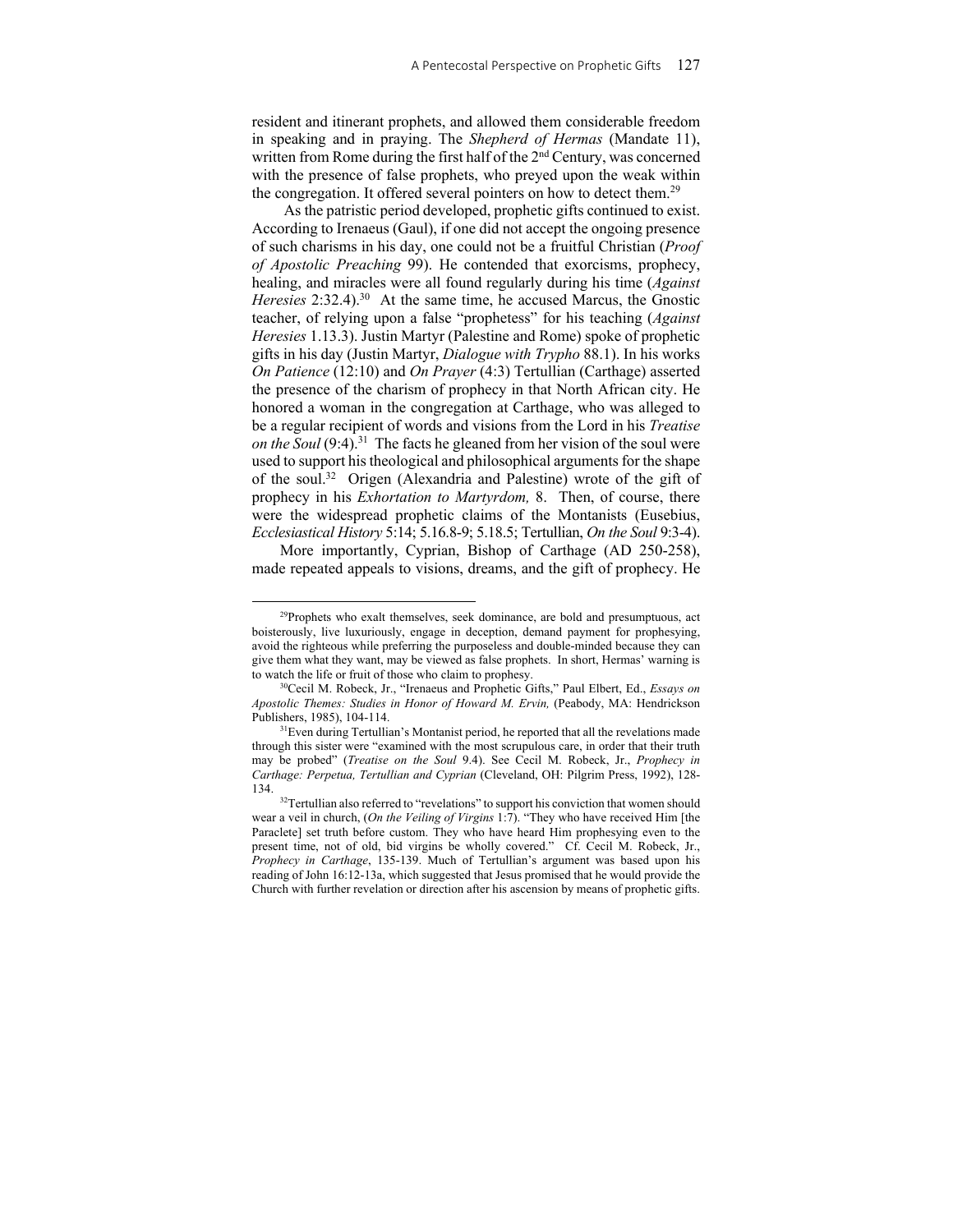claimed to have experienced visions that directed his personal movements (Cyprian, *Letter* 10.4.1; 20 (14).1.1-2; 16 (9).4.1; 55  $(58)$ .5.2)<sup>33</sup>. He reported that entire synods of bishops in North Africa took visions and prophecies under consideration when making their appointments to ecclesial offices (Cyprian, *Letter* 39 (33).1.1-2; 40 (34).1.1). Among Cyprian's most commonly referenced texts were Jesus' words in Matthew 10:19-20. Like many during his day, he viewed Jesus' promise to his followers as a promise that upon their confession to the governmental powers that they were indeed Christians, they would be exercising a prophetic gift through that confession, since it was the Holy Spirit who gave them both the ability, and the words, to confess (Cyprian *Epistle* 10.4.1; 58 [55].5.2; 76.5; 81 [82].1).

What this brief survey suggests is that prophetic charisms were found throughout churches of the Roman Empire well into the 3rd Century. The most common among the charisms seems to have been the gift of prophecy, a spontaneous utterance or oracle believed to have originated with God and been conveyed by someone trusted to carry the words of God without interference. The charism of prophecy was followed in frequency only by healing and claims to miracles.

Despite this widespread evidence from the time, some people believed that they were losing the fervor of the apostles. First, liturgical life was becoming more stylized, that is, liturgical manuals such as the *Didache* began to appear, spelling out specific prayers and orders of worship that the churches adopted. Second, Marcion's challenge forced the Church to determine what writings it would recognize as having a place in what would become the canon of Scripture. The choices the Church made sometimes did away with regional favorites. Third, because of pressing needs caused by evangelization in the face of persecution, they developed apologetic systems that explained what Christianity was and what Christians believed. Fourth, with the rise of Gnosticism and other competing theological systems, it became more important for the bishops to address the false teachings that were involved. Finally, to help their congregations grow spiritually it became important for the bishops to articulate the doctrines of the Church clearly**,**  hence the development of the Church's earliest forms of constructive theology, first, in the various *regulae fidei* and then in the form of creeds.

Some believed these steps toward greater institutionalization, regardless of how logical they were, had taken their toll upon the spontaneous interventions of the Holy Spirit. They longed for the days with regular performances of signs and wonders, when miracles took place on a regular basis, and when God seemed to speak directly to the

<sup>33</sup>See also the claims of Pontius, *Life and Passion of Cyprian, Bishop and Martyr*, 7.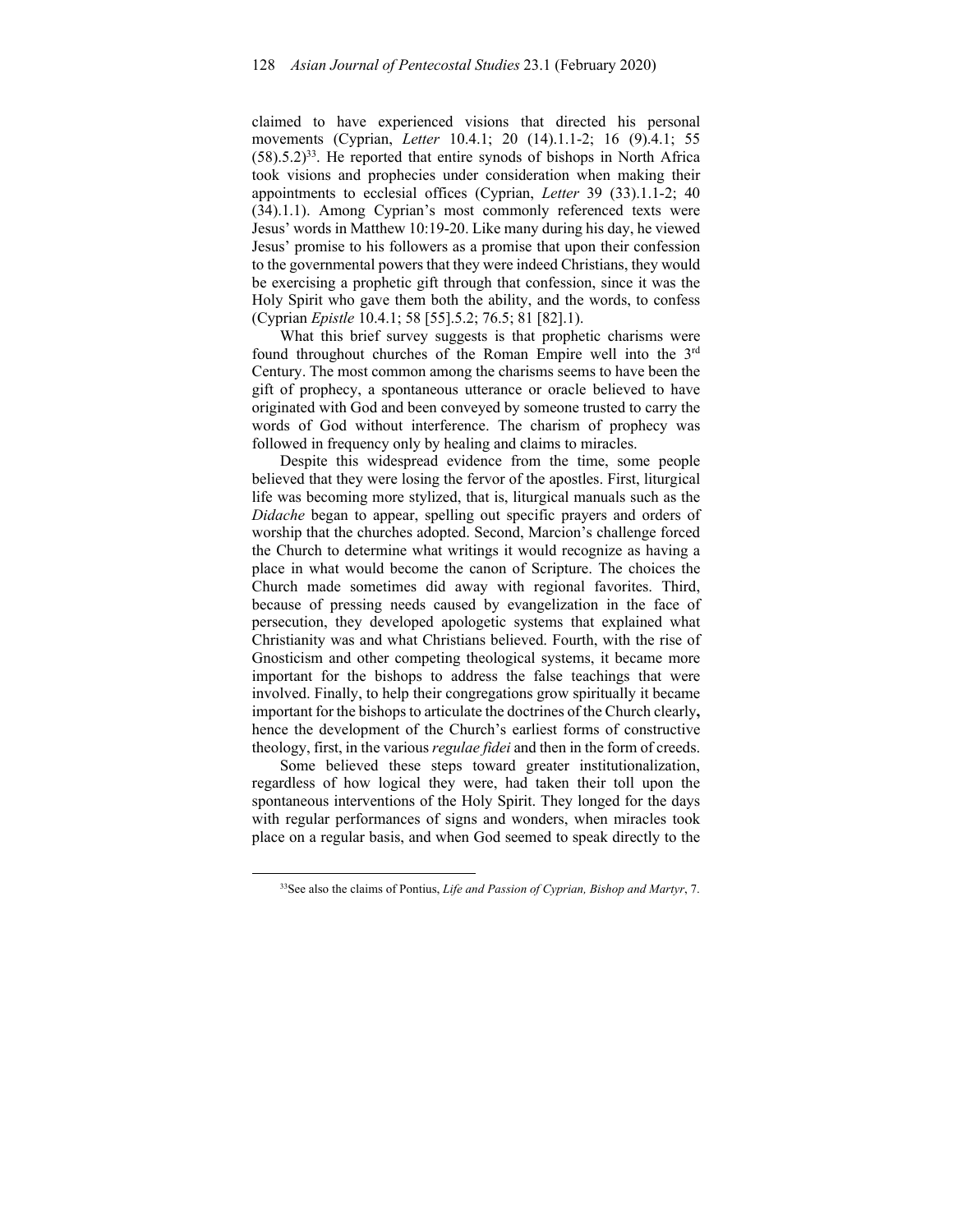people through gifts like prophecy, tongues with interpretation, and words of wisdom and of knowledge.<sup>34</sup>

In a sense, many of them came to believe that the Church was too top-heavy and poorly led. It had too many bishops telling people what to do. They believed that when the bishops claimed to be speaking on behalf of God, in a sense, they usurped the charism of prophecy from the people. The bishops seemed to have claimed that the prophetic prerogative belonged only with them. "What happened to the Body of Christ?" some wondered. What happened to the spontaneity and sovereignty of the Holy Spirit? Where was the demonstration of the gift of prophecy? It was within such a context that the Montanists arose in the latter half of the 3rd Century. The conflict that rose between the bishops and the Montanists deeply scarred future understandings of prophetic gifts, even though Hippolytus (AD 160-236) and Epiphanius (AD. 315-403) claimed that Montanus both accepted, and taught, the orthodox doctrinal beliefs of the Church.35 Further, Jerome (AD 348- 420) criticized the Montanists only for making obligatory certain matters (e.g. fasts) that the Church viewed as matters of conscience.36

While many historians from Adolph von Harnack onward have claimed that prophetic gifts stopped functioning once the churches established, published, and received the canon of Scripture, the historical evidence does not bear this out. James L. Ash has pointed out that while something he calls the "prophetic office" seems to have been in decline by the mid-Second century, prophetic gifts seem to have been "captured by episcopacy in some locations, particularly in Asia Minor, perhaps as early as 100 AD [sic.]".<sup>37</sup> By the time the Montanist threat had been addressed, "The charisma of prophecy," had become "the special province of the bishop, and the relics of the dying gift were to remain ever beneath the episcopal mitre."38

By the time of the Protestant Reformation, followers identified the gift of prophecy as preaching. John Calvin, for instance, identified the gift of prophecy as "preaching" when he wrote "In the Christian Church, therefore, prophecy at the present day is simply *the right understanding* 

<sup>34</sup>I make this generalization based upon St. Chrysostom's claim in his *Homilies on First Corinthians* 29.1, stemming from his ministry in Antioch (AD 386-397), that "This whole place is very obscure: but the obscurity is produced by our ignorance of the facts referred to and by their cessation, being such as then used to occur but now no longer take

place. And why do they not happen now?"<br><sup>35</sup>Hippolytus, *The Refutation of All Heresies* 8.12; Epiphanius, *Panarion* 48.1.<br><sup>36</sup>Jerome, *Epistle* 41.3.<br><sup>37</sup>James L. Ash, "The Decline of Ecstatic Prophecy in the Early Churc

*Studies* 37 (1976), 236.

<sup>&</sup>lt;sup>38</sup>Ibid, 250. If this is the case, perhaps the ultimate claim to the prophetic gift may lie in the doctrine of papal infallibility.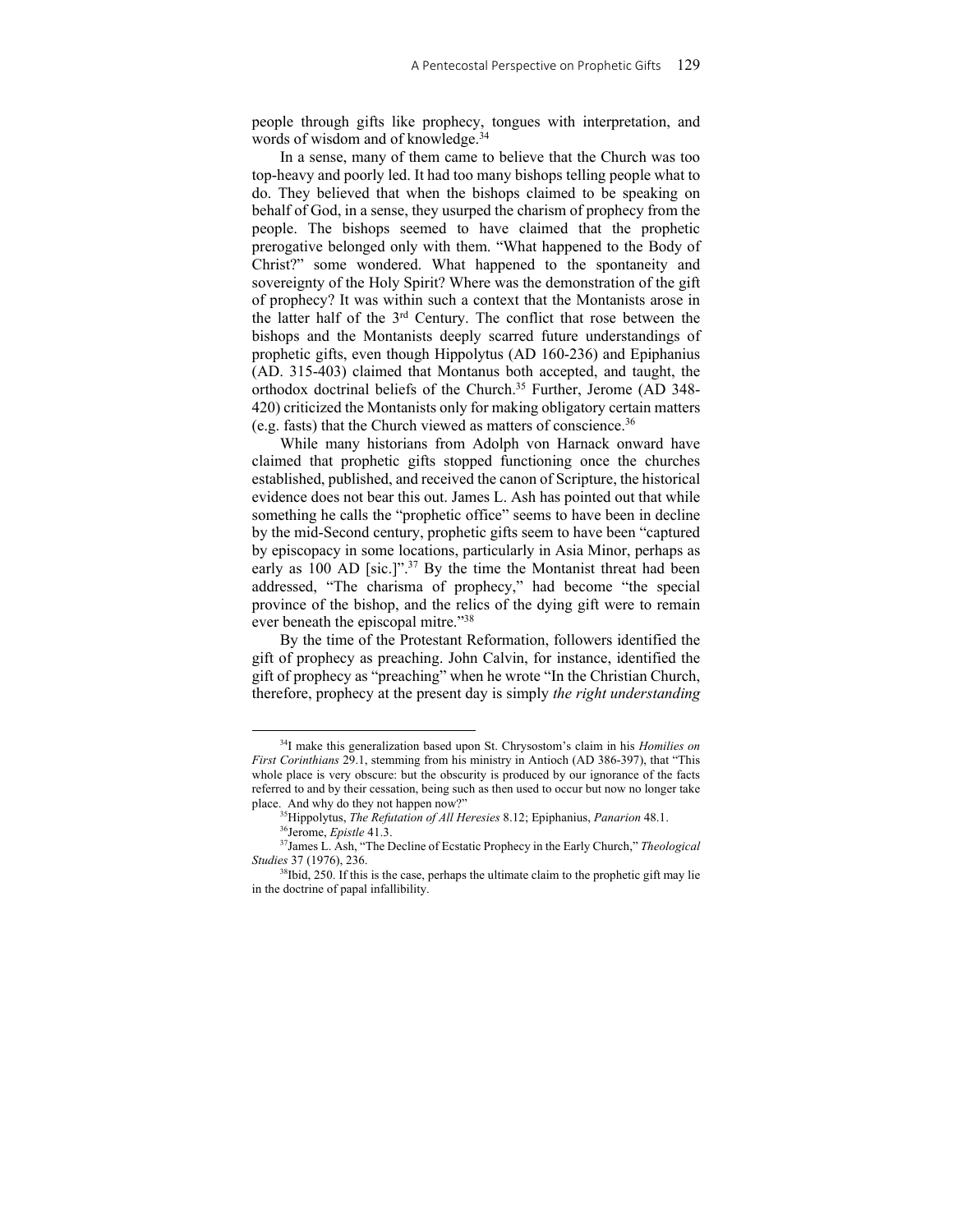*of Scripture and the particular gift of expounding it*, since all the ancient prophecies and all the oracles of God have been concluded in Christ and his Gospel."<sup>39</sup> In a sense, he adopted what might be described as a cessationist position with respect to the charism of prophecy by defining it in this way.

When Martin Luther left for Wartburg in 1523, he became concerned with one of his successors in the region of Wittenberg, Dr. Andreas von Karlstadt. His primary concern focused on claims made by Karlstadt regarding prophetic gifts. Karlstadt and his followers, who Luther called the "Heavenly Prophets," claimed that they received direction on the sacraments through a "living voice from heaven." Luther was horrified, calling his followers to follow Christ and the apostle Paul, and to ignore Karlstadt's prophetic claims. From his perspective, the claims made by Karlstadt were extremely problematic. He charged that, "They make for confused, disturbed, anxious consciences, and want people to be amazed at their great skill, but meanwhile Christ is forgotten."40

As a result, the issue of continuing revelation, including any subsequent claim to the exercise of prophetic gifts, became problematic. Instead of weighing prophetic claims as instructed in 1 Corinthians 14:29, or testing everything and keeping what was good while rejecting the evil according to 1 Thessalonians 5:20-22, there was the likelihood that the Holy Spirit was being quenched. As a result, much subsequent activity was dismissed out of hand, sometimes by the assertion of a canonical dispensationalism, at other times by redefinition. The most common method following the Reformation seems to have been the assertion made by Calvin. The Canadian Old Testament scholar, R. B. Y. Scott, however, has argued, I think convincingly, against Calvin and others that while preaching and prophecy are both forms of proclaiming the Word of God, they are not the same.

In the New Testament, preaching (*kērussō*) took precedence over prophetic utterances, but that did not mean that prophecy ceased to exist. Indeed, the Apostle Paul, contended that prophecy was among the most valuable charisms because it built up the Body of Christ in a variety of ways (1 Corinthians 14:1-6). Scott demonstrated observers could hear both preaching and prophecy in the Temple courts of the Old Testament (Amos 7:10-13; Isaiah 1:12; 6:1-8; Jeremiah 26:17-19). The prophets did not simply expound and apply the message, or the written Scripture, or

<sup>39</sup>David W. Torrance and Thomas F. Torrance, Eds. Ross Mackenzie, Trans., *The Epistles of Paul The Apostle to the Romans and the Thessalonians,* Calvin's Commentaries (Grand Rapids, MI: Wm. B. Eerdmans Publishing Company, 1961), 269. <sup>40</sup>Martin Luther, "Letter to the Christians at Strasburg in Opposition to the Fanatic

Spirit," in Conrad Bergendoff, Ed. and Trans., *Luther's Works*, 40:70.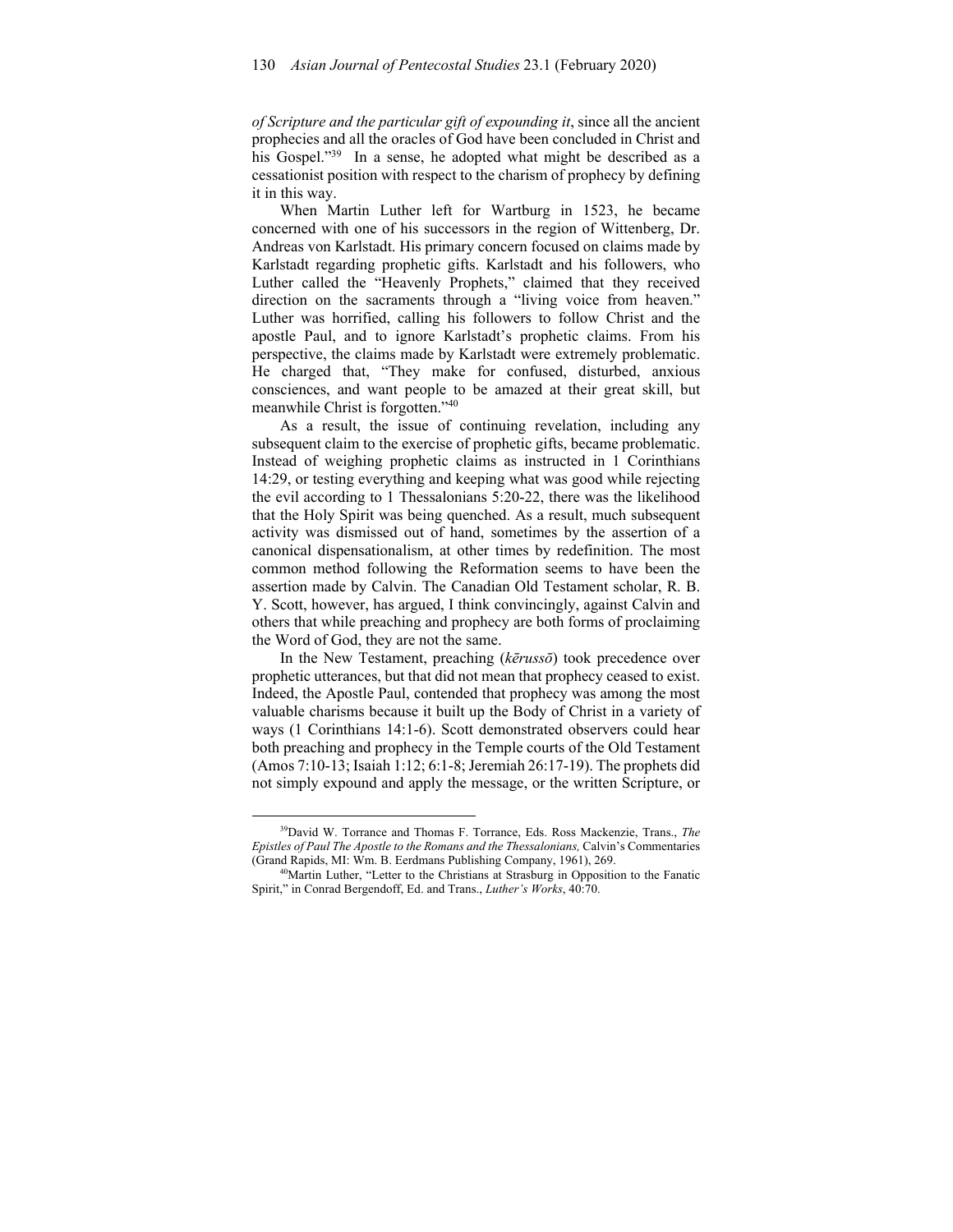even an inherited tradition, though they stood in a living succession of prophets who shared largely the same religious and ethical convictions. The prophets spoke as if Yahweh had, at that moment, laid hands on them and put words into their mouths. (Amos 7:15; Isaiah 6:8-10; Jeremiah 1:9). Prophecy was the declaration that the will and purpose of the living God were urgent and relevant in the present moment in which the people stood – God was calling directly for a decision to believe and obey.

On the other hand, preaching was the announcement of the Good News of what God had done, and was prepared to do, for those who would hear and believe. <sup>41</sup> Its primary purpose was repentance (Acts 2:14-40; 3:12-26). Despite these helpful clarifications, it is still the case that when issues of social import (or social justice) are concerned, many advocates view their preaching as constituting prophetic speech. This assessment is frequently offered when a pastor or priest of some eminence speaks to a social issue in such a way as to counter the accepted social norm or status quo.<sup>42</sup> Such assessments are sometimes also applied to Christian social movements.43 It is important to note, however, that while such sermons or movements may appeal heavily to Scripture, especially to a number of Old Testament prophetic texts, they do not seem to be the same as the charism of prophecy.

## **Contemporary Claims to Prophecy**

From time to time, people have raised questions regarding the continuation of the gift of prophecy. This was particularly true in the  $19<sup>th</sup>$ Century. Joseph Smith made the claim that the revelation known popularly as the *Book of Mormon* should be placed alongside his version of the Bible. Later, other books were added, holding a more or less canonical status for the Church of Jesus Christ of Latter Day Saints,

<sup>41</sup>R.B.Y. Scott, "Is Preaching Prophecy," *Canadian Journal of Theology* 1 (1955), 11-18. 42Many have described sermons by such notables as Martin Luther King, Jr., Robert

McAfee Brown, and Henry Sloan Coffin as constituting prophetic speech. See, for instance, Thomas A. Mulhall*, Lasting Prophetic Legacy: Martin Luther King, Jr., The World Council of Churches and the Global Crusade against Racism and War* (Eugene, OR: Wipf & Stock, 2014); Robert McAfee Brown, Denise Larder Carmody, John Carmondy, *Future of Prophetic Christianity: Essays in Honor of Robert McAfee Brown* (Maryknoll, NY: Orbis Books, 1993); André Resner, *Just Preaching: Prophetic Voices for Economic Justice* (St. Louis, MO: Chalice Press, 2003); "The Future of the Prophetic Voice: William Sloan Coffin, Jr., '56BD (June 1, 1924-April 12, 2006): A Tribute, *Reflections* (Winter 2006). (New Haven CT, Yale Divinity School, 2006). 43David S. Gutterman, *Prophetic Politics: Christian Social Movements and* 

*American Democracy* (Ithaca, NY: Cornell University Press, 2005).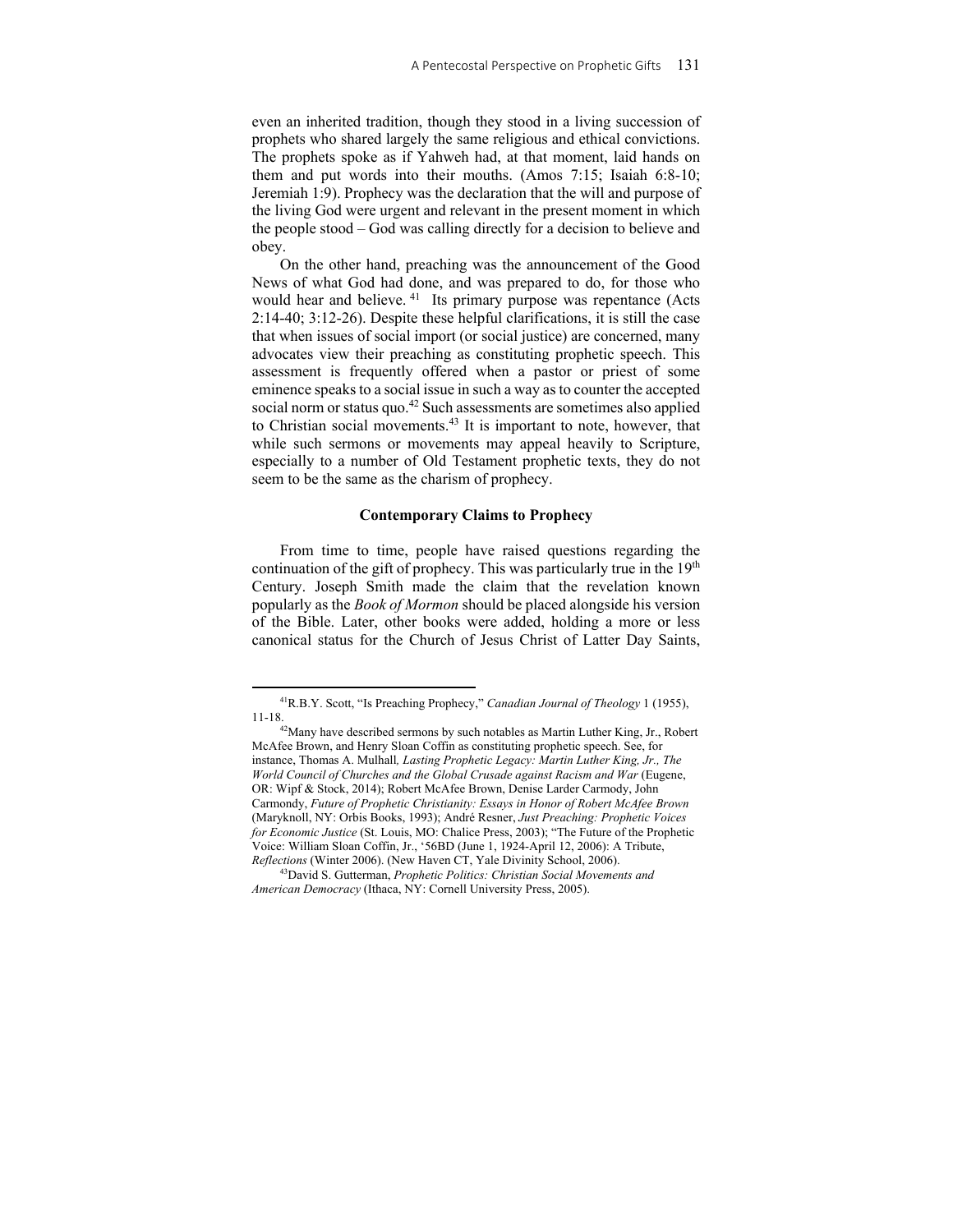namely, *The Doctrine and Covenants* and *The Pearl of Great Price*. 44 In more recent times, some Adventists have treated certain writings of Ellen G. White, such as *The Great Conflict*, or *The Ministry of Healing* as holding a more or less inspired status.<sup>45</sup> Christian Science has done much the same with Mary Baker Eddy's *Science and Health*. In short, some have believed that there is more to be written.

During the late  $20<sup>th</sup>$  Century, the claims made by some charismatic leaders, whether they appear in David Wilkerson's *The Vision*, 46 or the oracles of certain "Kansas City prophets" have raised questions among some Pentecostals.<sup>47</sup> The practice of recording and circulating certain prophetic oracles among Protestant, Anglican, Catholic, and Orthodox Charismatics, especially during the 1970s and 1980s, raised similar questions afresh.48

The fact that such claims exist does not mean that we are to understand all such claims as equally helpful, or equally harmful. To say that they are a theological impossibility today as many cessationists might suggest is not a valid position to embrace. Karl Rahner has argued as much when he says,

Therefore, anyone who absolutely rejects the possibility of special revelations offends against faith; and anyone who denies that they may occur even since the apostolic age offends against a doctrine which is theologically certain. There is nothing further to be said on the subject. Everyone, then, who

<sup>44</sup>For an overview of the subject of continuing revelation in the LDS tradition see G. B. Arbaugh, *Revelation in Mormonism: Its Character and Changing Form* (Chicago, IL: University of Chicago Press, 1932), and D. S. Crowther, *Gifts of the Spirit* (Bountiful,

UT: Horizon, 1983).<br><sup>45</sup>Several books in the Adventist tradition outline the function of the continuing gift of prophecy. Among them are A. G. Daniells, *The Abiding Light of Prophecy* (Mountain View, CA: Pacific Press Publishing Association, 1936); W. A. Spicer *The Spirit of Prophecy in the Adventist Movement: A Gift that Builds Up (Washington, D.C.: Review* and Herald Publishing Association, 1937); C. B. Haynes, *The Gift of Prophecy*  (Nashville, TN: Southern Publishing Association, 1946); and more recently *The Spirit of Prophecy: Treasure Chest* (Glendale, CA: Prophetic Guidance School of the Voice of Prophecy, 1960). 46David Wilkerson, *The Vision* (Old Tappan, NJ: Fleming H. Revell, 1974), 143. 47David Pytches, *Some Said It Thundered: A Personal Encounter with the Kansas* 

*City Prophets* (Nashville, TN: Oliver Nelson/A Division of Thomas Nelson Publishers, 1991), 167; Clifford Hill, *Prophecy Past and Present: An Exploration of the Prophetic Ministry in the Bible and the Church Today* (Ann Arbor, MI: Vine Books/Servant Publications 1989), 317; Mike Bickle with Michael Sullivant, *Growing in the Prophetic* (Orlando, FL: Creation House, 1996), 239.<br><sup>48</sup>I. C. Stanton, *Has God Said? A Record of Prophetic Promptings to Our Generation* 

<sup>(</sup>Los Angeles, CA: International Church of the Foursquare Gospel, 1980), foreword; see also Cecil M. Robeck, Jr., "Written Prophecies: A Question of Authority," *Pneuma: The Journal of the Society for Pentecostal Studies* 2:2 (fall 1980), 26-45.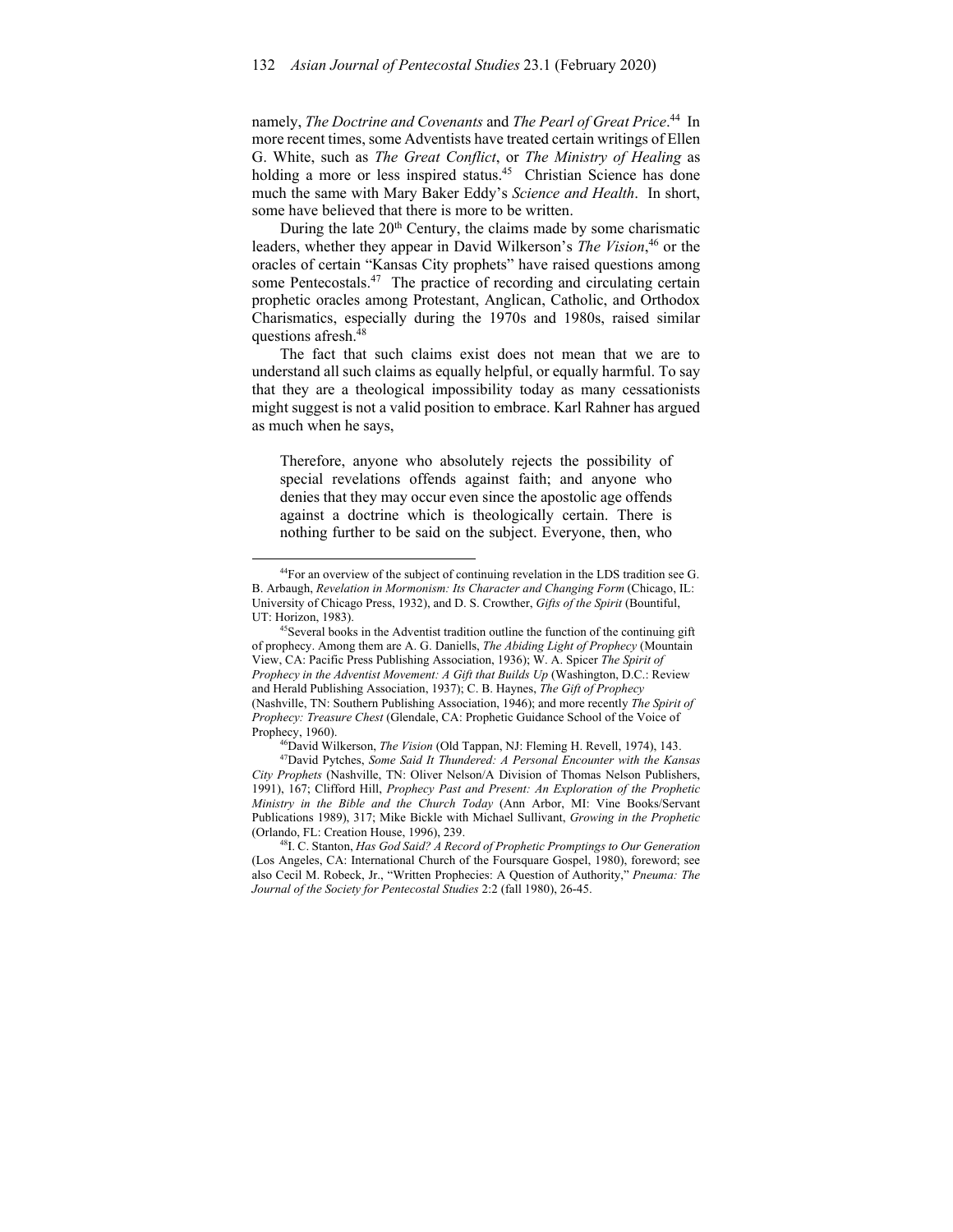wishes to be a Christian must ask himself whether he does not live in dispositions which *a priori* exclude such revelations from God; and whether he does not seem to believe and approve of the visionary events in Scripture only because he is used to them, but not because they would not instantly rouse him to rationalistic protest should he encounter them for the first time.<sup>49</sup>

The Apostle John gave the directive, *"Beloved, do not believe every spirit, but test the spirits to see whether they are from God"* (1 John 4:1). If we follow this and Paul's direction to the Corinthians (14:29) to allow for prophetic speech and then to weigh what is said; or we follow his directions in 1 Thessalonians 5: 21-22 to *"test everything; hold fast to what is good; abstain from every form of evil",* there is no need to "quench" (1 Thessalonians 5:19) the Spirit's ability to motivate someone today to speak on behalf of the Lord.

The charism of prophecy is a gift that Classical Pentecostals and Catholic Charismatics commonly share.<sup>50</sup> It is a place where we may build bridges. In most cases, the messages that we experience have an *ad hoc* character about them. They are typically addressed to specific people, at specific times, in specific places, for specific reasons. As the Pentecostal English theologian, Donald Gee observed in 1930, "In the midst of all the prophetic ministry in the early church, [there was] much of it doubtless transient in interest, local in application, and apparently sometimes questionable in veracity. . . . "<sup>51</sup> There is a clear sense in these messages that none of these words are intended to supersede or compete with Scripture in any way. They simply provide immediate instruction, direction, encouragement, hope, or consolation to those who were the recipients of the very words of God.

Protect us, Lord, from being so offended by your revelations that we curse your prophets. Guard us from being so foolishly blinded by your majesty that we lose any sense of how to speak

<sup>49</sup>Karl Rahner, *Visions and Prophecies* (New York, NY: Herder and Herder New York, 1963), 16-17.<br><sup>50</sup>For Catholic Charismatic literature on this topic, see George A. Maloney, *Listen*,

*Prophets!* (Denville, NJ: Dimension Books, no date); Bruce Yocum, *Prophecy: Exercising the Prophetic Gifts of the Spirit in the Church Today* (Ann Arbor, MI: Servant Books, 1976). 51Donald Gee, *The Ministry-Gifts of Christ*, 45.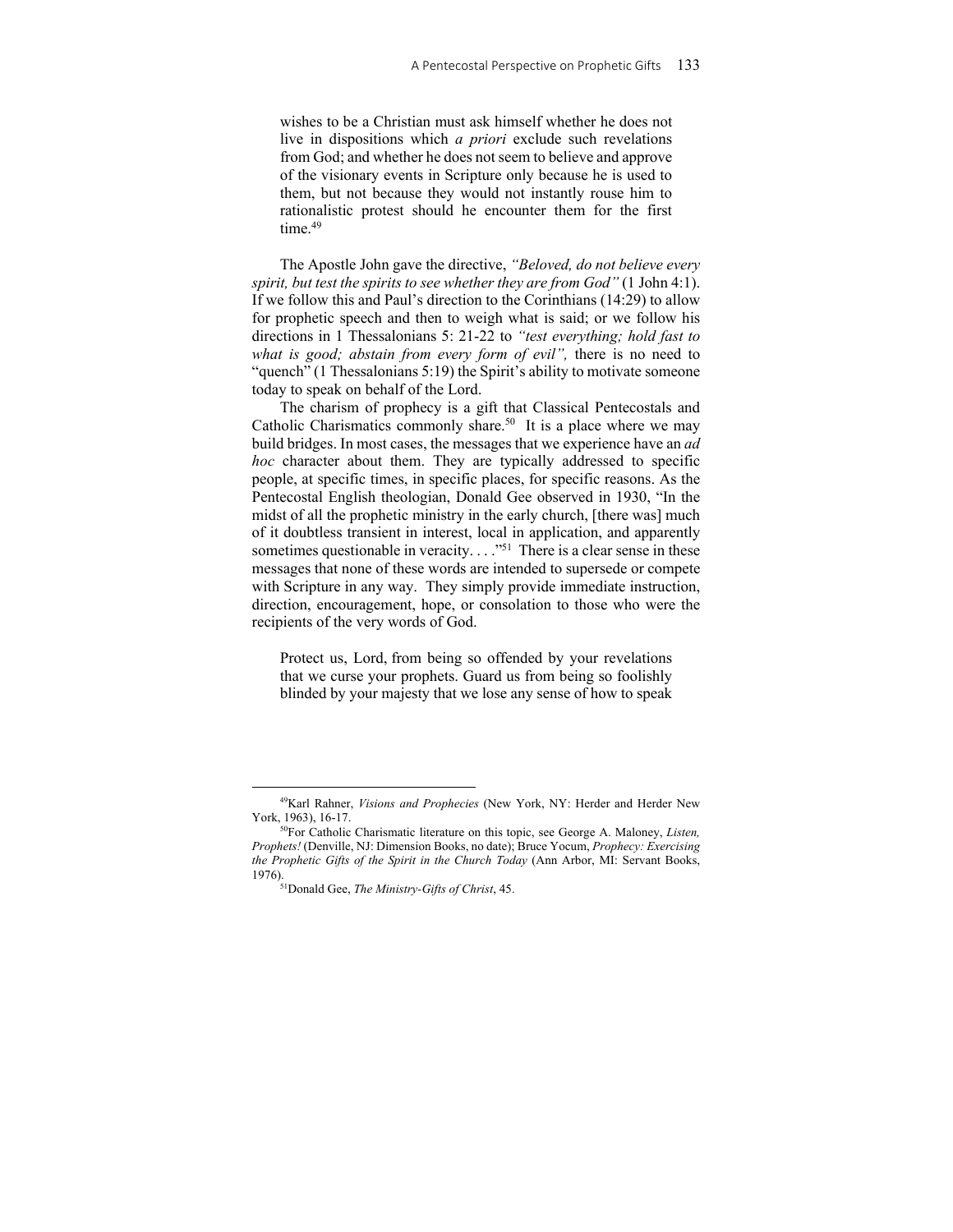as your witness. Rather, help our lips praise you for your glory.52

<sup>&</sup>lt;sup>52</sup>Prayer taken from Shane Claiborne, Jonathan Wilson-Hartgrove, and Enuma Okoro, Compilers, *Common Prayer: A Liturgy for Ordinary Radicals* (Grand Rapids, MI: Zondervan, 2010).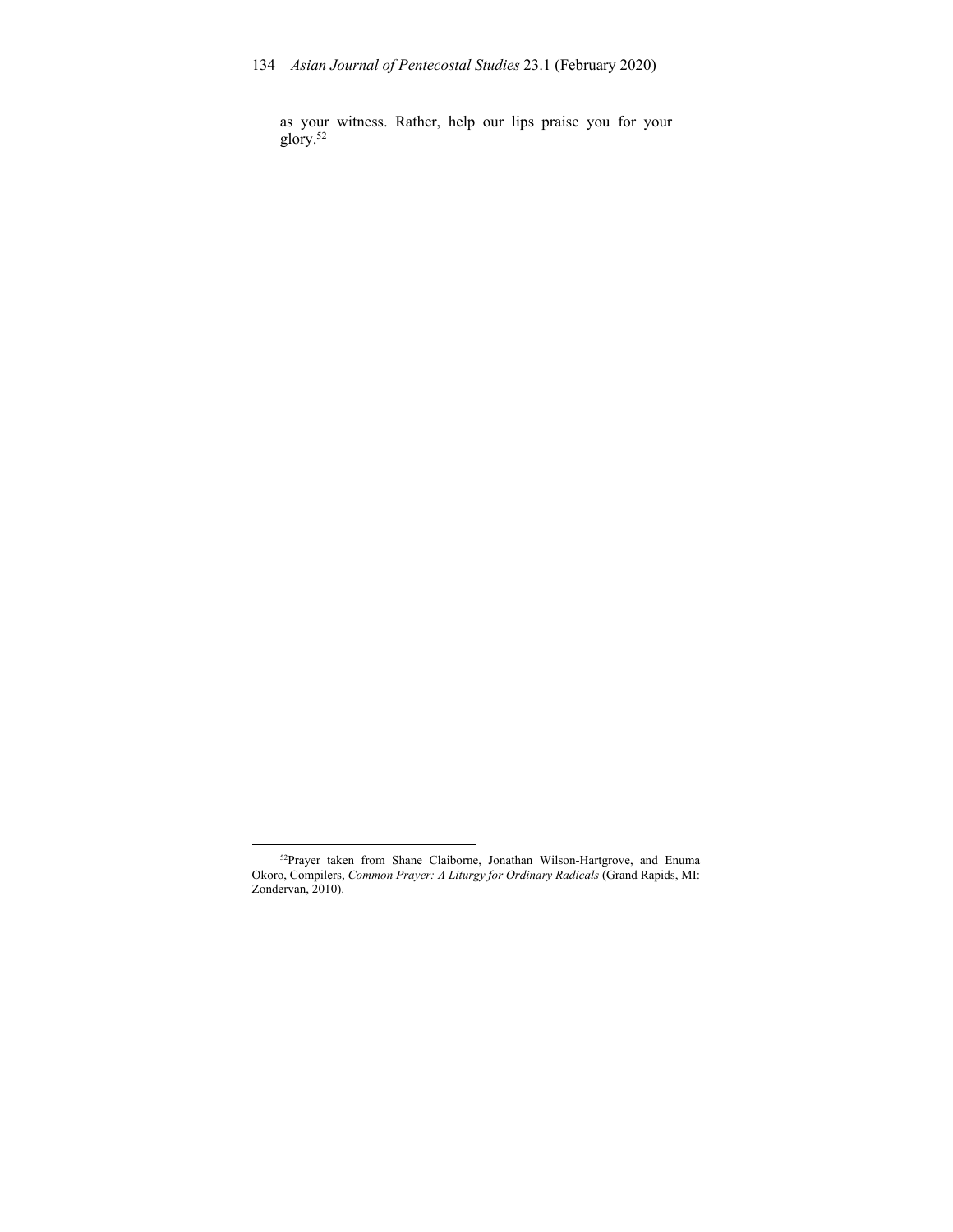# **BIBLIOGRAPHY**

# **Articles**

Ash, James L. "The Decline of Ecstatic Prophecy in the Early Church." *Theological Studies* 37 (1976), 227-252.

\_\_\_\_\_\_"Experience in Christian Faith and Life: Worship, Discipleship, Discernment, Community and Justice." in *Reformed World* 63 (1) (March 2013), 18-27.

Reudi-Weber, Hans. "Prophecy in the Ecumenical Movement: Ambiguities and Questions." in J. Panagopoulos, Ed., *Prophetic Vocation in the New Testament and Today.* Supp. Nov Test 45, Leiden: E.J. Brill, 1977, 218-28.

Robeck, Jr., Cecil M. "Written Prophecies: A Question of Authority." *Pneuma: The Journal of the Society for Pentecostal Studies* 2:2 (Fall 1980), 26-45.

\_\_\_\_\_\_"Irenaeus and Prophetic Gifts." Paul Elbert, Ed., *Essays on Apostolic Themes: Studies in Honor of Howard M. Ervin*  (Peabody, MA: Hendrickson Publishers, 1985), 104-114.

Scott, R.B.Y. "Is Preaching Prophecy?" *Canadian Journal of Theology* 1 (1955), 11-18.

## **Books**

- Arbaugh, G. B. *Revelation in Mormonism: Its Character and Changing Form.* Chicago, IL: University of Chicago Press, 1932.
- Aune, David E. *Prophecy in Early Christianity and the Ancient Mediterranean World.* Grand Rapids, MI: William B. Eerdmans Publishing Company, 1983.
- Bickel, Mike with Michael Sullivant. *Growing in the Prophetic.* Orlando, FL: Creation House, 1996.
- Crowther, D.S. *Gifts of the Spirit.* Bountiful, UT: Horizon, 1983.
- Cutten, George Barton. *The Psychological Phenomena of Christianity.*  New York, NY: Charles Scribner's Sons, 1912.
- Daniells, A.G. *The Abiding Light of Prophecy.* Mountain View, CA: Pacific Press Publishing Association, 1936.

Dunn, James D. G. *Jesus and the Spirit: A Study of the Religious and Charismatic Experience of Jesus and the First Christians as Reflected in the New Testament.* Philadelphia, PA: The Westminster Press, 1975.

Gee, Donald. *Concerning Spiritual Gifts: A Series of Bible Studies.* Rev. Ed. Springfield, MO: Gospel Publishing House, 1972.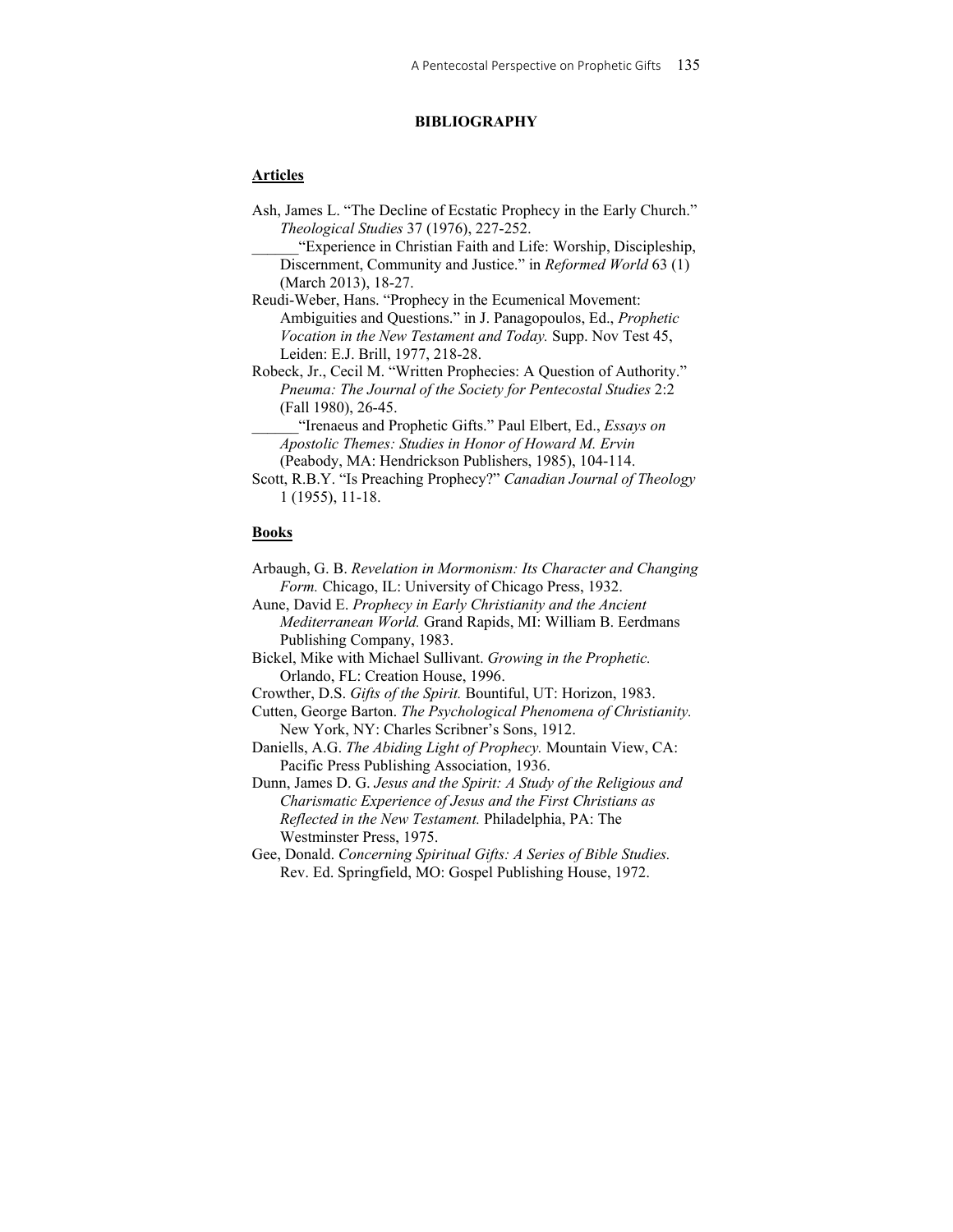\_\_\_\_\_\_. *Ministry Gifts of Christ.* Springfield, MO: Gospel Publishing House, 1930.

- Hagin, Kenneth. *How You Can Be Led by the Spirit of God.* Tulsa, OK: Kenneth Hagin Ministries, 1979.
- Haynes, C.B. *The Gift of Prophecy.* Nashville, TN: Southern Publishing Association, 1946.
- Hill, David. *New Testament Prophecy.* Atlanta, GA: John Knox Press, 1979.
- Hull, Clifford Hill. *Prophecy Past and Present: An Exploration of the Prophetic Ministry in the Bible and the Church Today.* Ann Arbor, MI: Vine Books/Servant Publications 1989.
- Kaplan, Jacob H. *Psychology of Prophecy: A Study of the Prophetic Mind as Manifested by the Ancient Hebrew Prophets.* Philadelphia, PA: Julius H. Greenstone, 1908.
- Klein, Walter C. *The Psychological Pattern of Old Testament Prophecy.* Evanston, IL: Seabury-Western Theological Seminary, 1956.
- Land, Steven J. *Pentecostal Spirituality: A Passion for the Kingdom.*  JPTSupp 1, Sheffield, England: Sheffield Academic Press, 1993.
- Lindblom, J. *Prophecy in Ancient Israel.* Philadelphia, PA: Fortress Press, 1973.
- Maloney, S.J. George A. *Listen, Prophets!* Denville, NJ: Dimension Books, n.d.
- McQueen, Larry R. *Joel and the Spirit: The Cry of a Prophetic Hermeneutic.* JPTSupp 8, Sheffield, England: Sheffield Academic Press, 1995.
- Morris, Leon. *Apocalyptic.* Grand Rapids, MI: William B. Eerdmans Publishing Company, 1972.
- Pytches, David. *Some Said It Thundered: A Personal Encounter with the Kansas City Prophets.* Nashville, TN: Oliver Nelson/A Division of Thomas Nelson Publishers, 1991.
- Rahner, Karl. *Visions and Prophecies.* New York, NY: Herder and Herder New York, 1963.
- Robeck, Cecil M. Jr. Cecil M. *Prophecy in Carthage: Perpetua, Tertullian and Cyprian.* Cleveland, OH: Pilgrim Press, 1992.
- Robinson, Theodore H. *Prophecy and the Prophets in Ancient Israel.*  London, England: Gerald Duckworth & Co. Ltd, 1923, 1953.
- Russell, D.S. The Old Testament Library, *The Method and Message of Jewish Apocalyptic: 200BC-AD100.* Philadelphia, PA: The Westminster Press, 1964.
- Spicer, W. A. *The Spirit of Prophecy in the Adventist Movement: A Gift that Builds Up.* Washington, D.C.: Review and Herald Publishing Association, 1937.